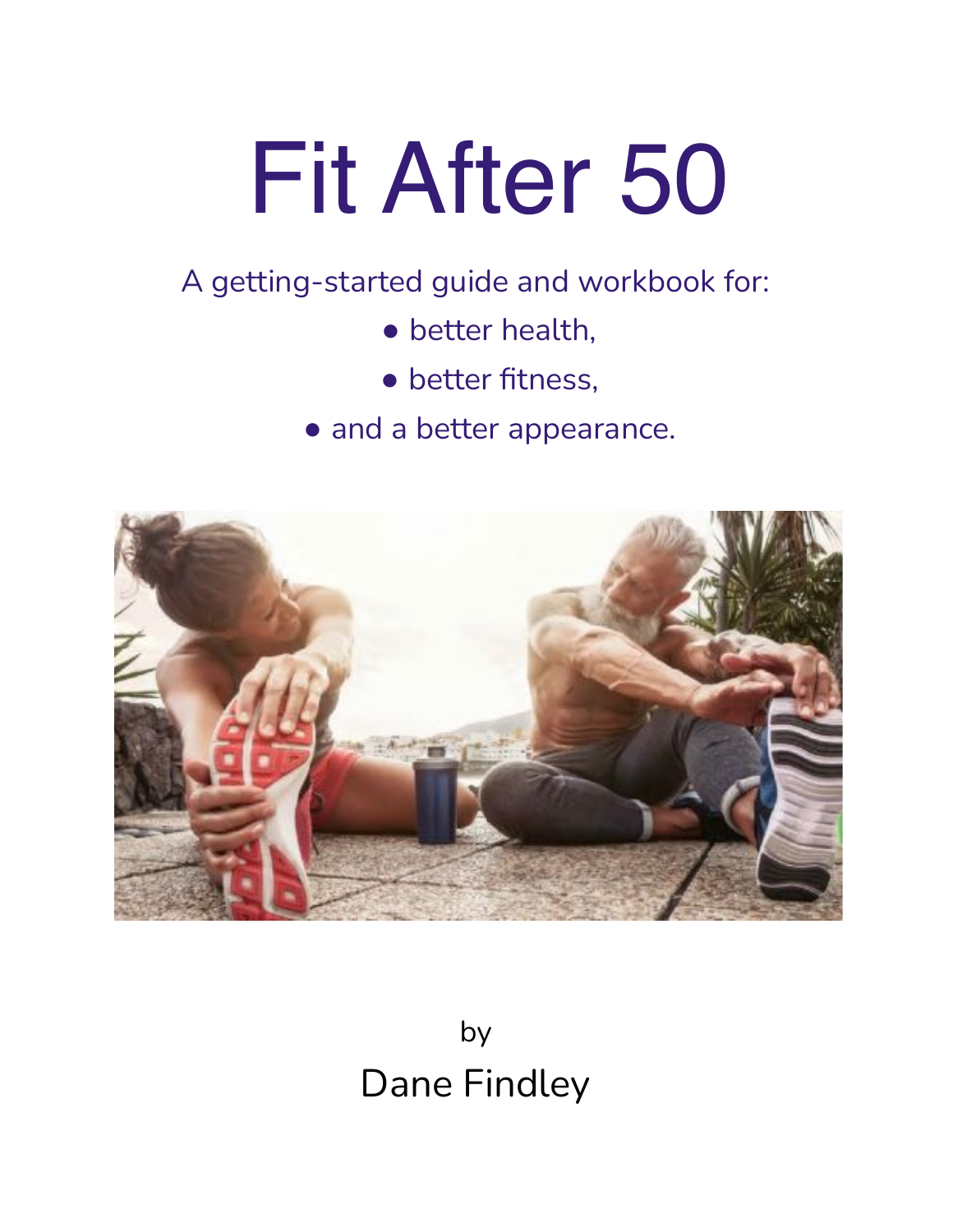# **CONTENTS**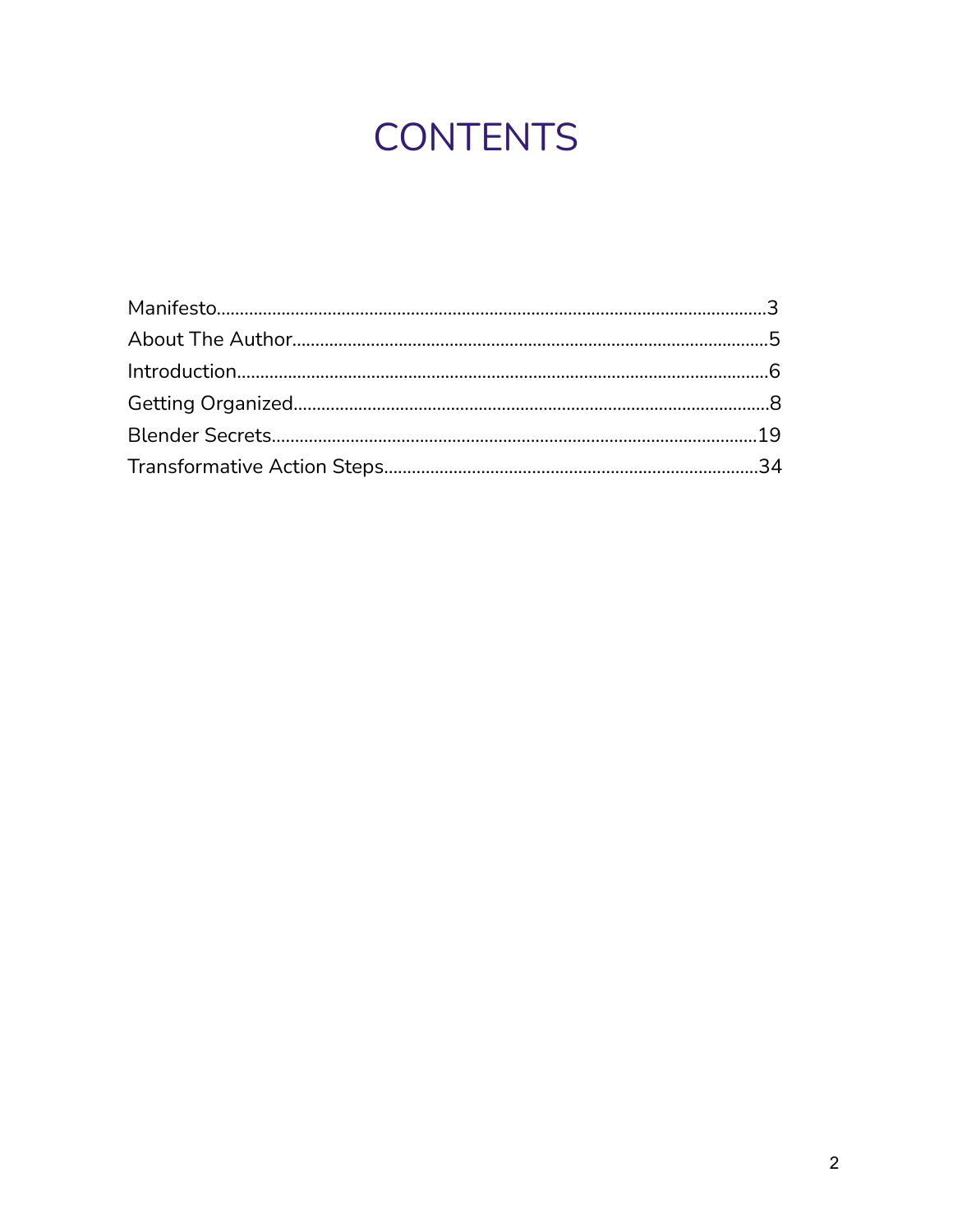# MANIFESTO

*Over Fifty and Fit* and *Lifestyles & Properties* are websites inspired by an intention.

That intention is: to help you experience more joy and health in your daily life – by creating a lifestyle that better matches your unique interests and needs.

To express this intention clearly, I've created an easy-to-understand 3-point manifesto:

# **1. Create Happy Balance with Simplicity**

Simplicity does not mean you have to sleep on a straw mat in a bare room; it does mean that you'll be most content when you live the simplest version of the particular life you were meant to live.

So whether you're retired and living in a studio apartment, or running your business empire from a 22-story headquarters, the joy and meaning of your modern life will deepen when you can simplify both your daily routine and your surroundings.

# **2. Rise Above the Times in which You Live**

Contemporary life has many advantages for which you can feel grateful, but be discerning. You live in a society that has mass-developed destructive daily habits, many of which you have absorbed into your own routine without realizing it. Your soul is thirsty and that sugary punch that's coming down the cultural conveyor belt — you don't have to drink it. It will only make you thirstier.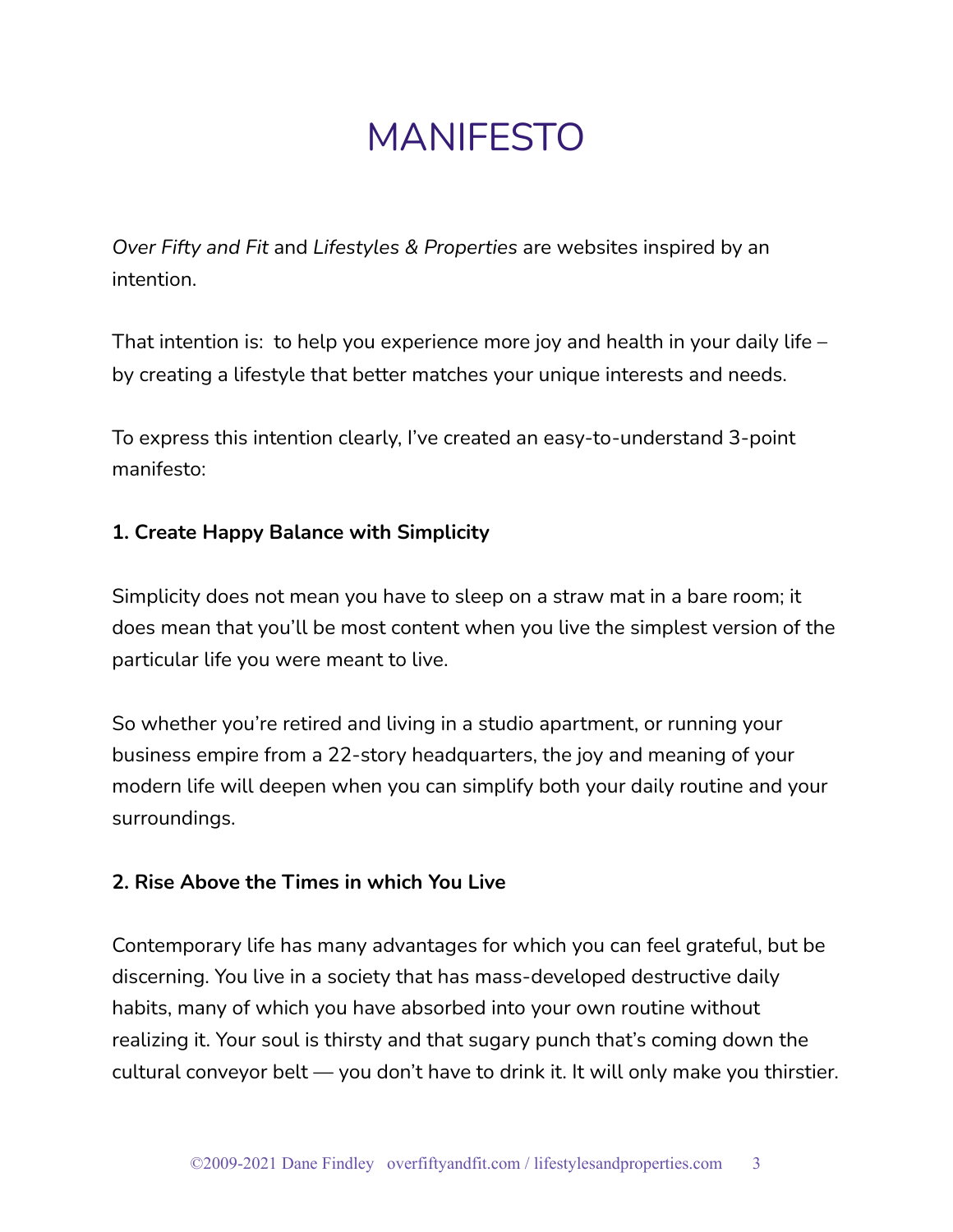# **3. Give Yourself Time to Make a Positive Difference**

The advantage to living the healthiest and longest life possible is that it gives you more energy and time to do things that will benefit or advance the human race.

When you improve your physical, emotional, mental and spiritual health, it adds more years to your life, yes, but more importantly, it adds more life to your years. This can give you the additional time and energy to:

- demonstrate kindness
- embody compassion
- experience joy
- share love
- deepen your relationships
- have a positive impact within the world.

It appears that one day, you will have a life-review. But even if you don't believe this, imagine that it's true. During this review, you will be your own jury and bear authentic witness to your Self — and you will finally, viscerally, know how others secretly experienced you and felt around you.

Your personality and press-releases will evaporate and what will be left is the entire truth of who you were in this life. Even if there has been selfishness up to now, by living longer you will have the chance to increase the genuine goodness in your own life-review. Give yourself that opportunity!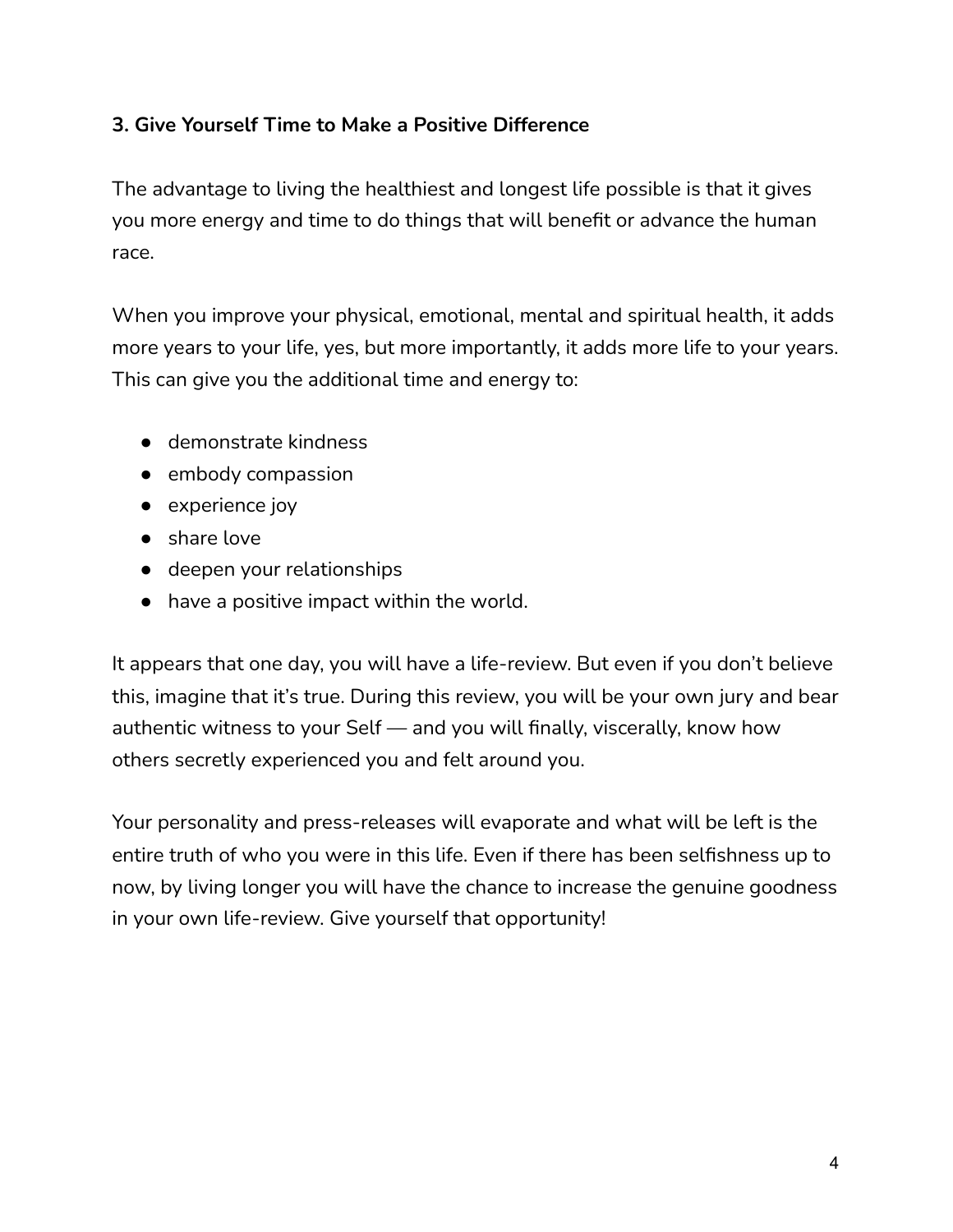# ABOUT THE AUTHOR

Dane Findley has been a professional fitness trainer since the 1980s.

In 2009, he launched the websites *Over Fifty and Fit* and *Lifestyles & Properties*, becoming a full-time blogger.

Together with his partner David, Dane matches people with the houses and neighborhoods that will help them live most fully.

Dane and David are **[international](https://www.lifestylesandproperties.com/resources) relocation** specialists who help people buy and sell luxury lifestyle properties in fair-weather climates.

Dane is a Pilates enthusiast who holds a masters degree in Wellness Psychology. He enjoys discovering and sharing the latest in evidence-based research on how to live a smarter, more meaningful life – including information on functional fitness, advanced nutrition, mental health, and improving personal productivity.

You can email Dane directly at [dane@overfiftyandfit.com](mailto:dane@overfiftyandfit.com).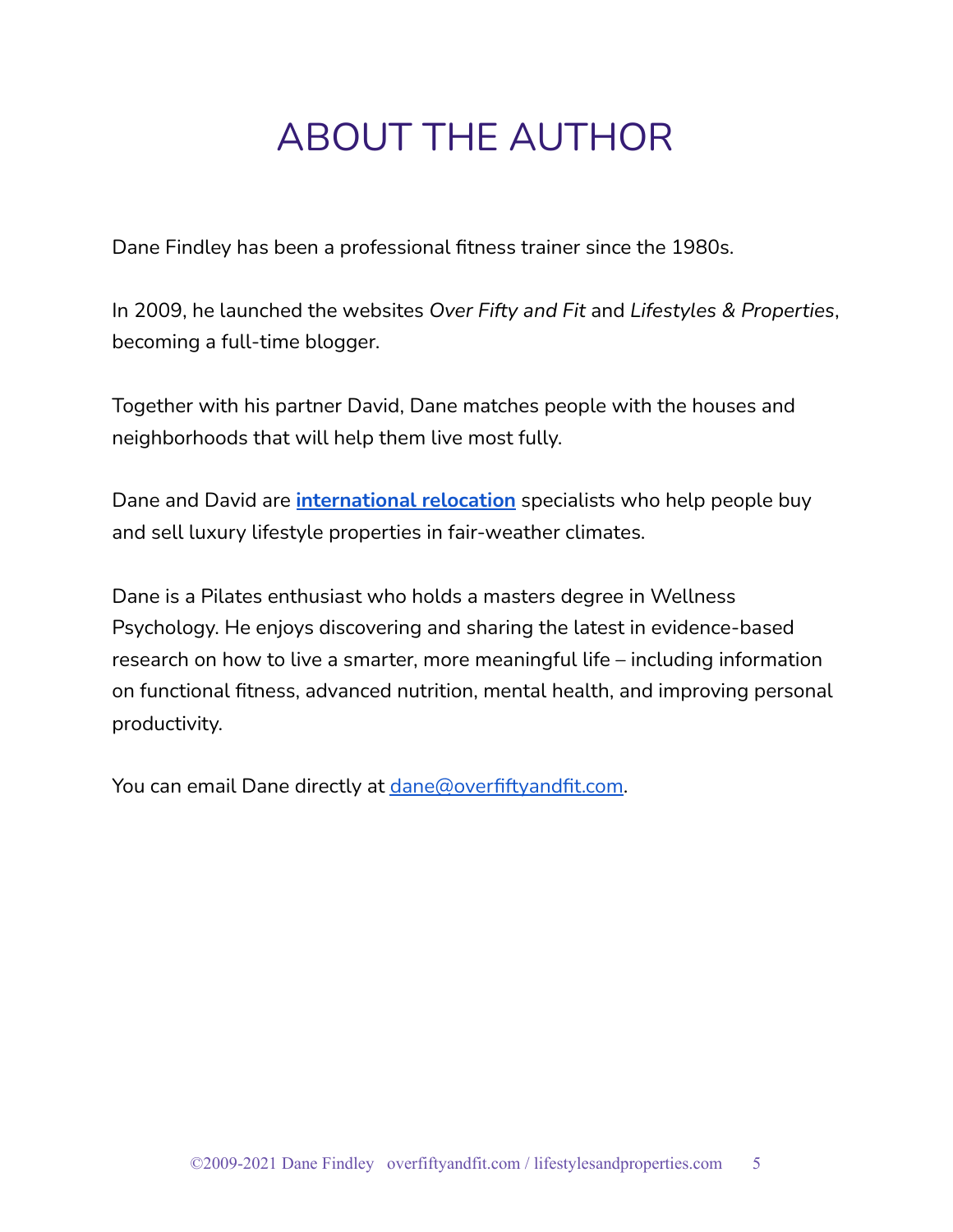# INTRODUCTION

Over the age of 50? If so, this guide and workbook will help you become more fit.

This guide is made available to those who have subscribed to my free weekly email updates (if you haven't yet subscribed, please go now to *[overfiftyandfit.com](https://overfiftyandfit.com/)* and opt-in).

# **What to Expect with this Guide**

This workbook is designed to get you motivated, get you thinking, and get you moving.

It begins with organizing tips. Why? Because – though it may sound odd – the trick to improving your fitness is to improve your personal productivity first. Once you're organized, getting into great shape becomes easier.

Next, this guide gives you tips on how to use your blender to get healthier – because using a blender is the easiest way I know to reach your daily vegetable allotment. Contrary to popular belief, great bodies are built in the kitchen first (and the gym, second).

Finally, this guide ends with a list of tips that will help bring your health and happiness up to the next level.

Each tactic is divided into one core concept and one action step. The information is as brief as possible, and you'll notice that some tactics contain a link that will take you to a deeper explanation (for those who desire it).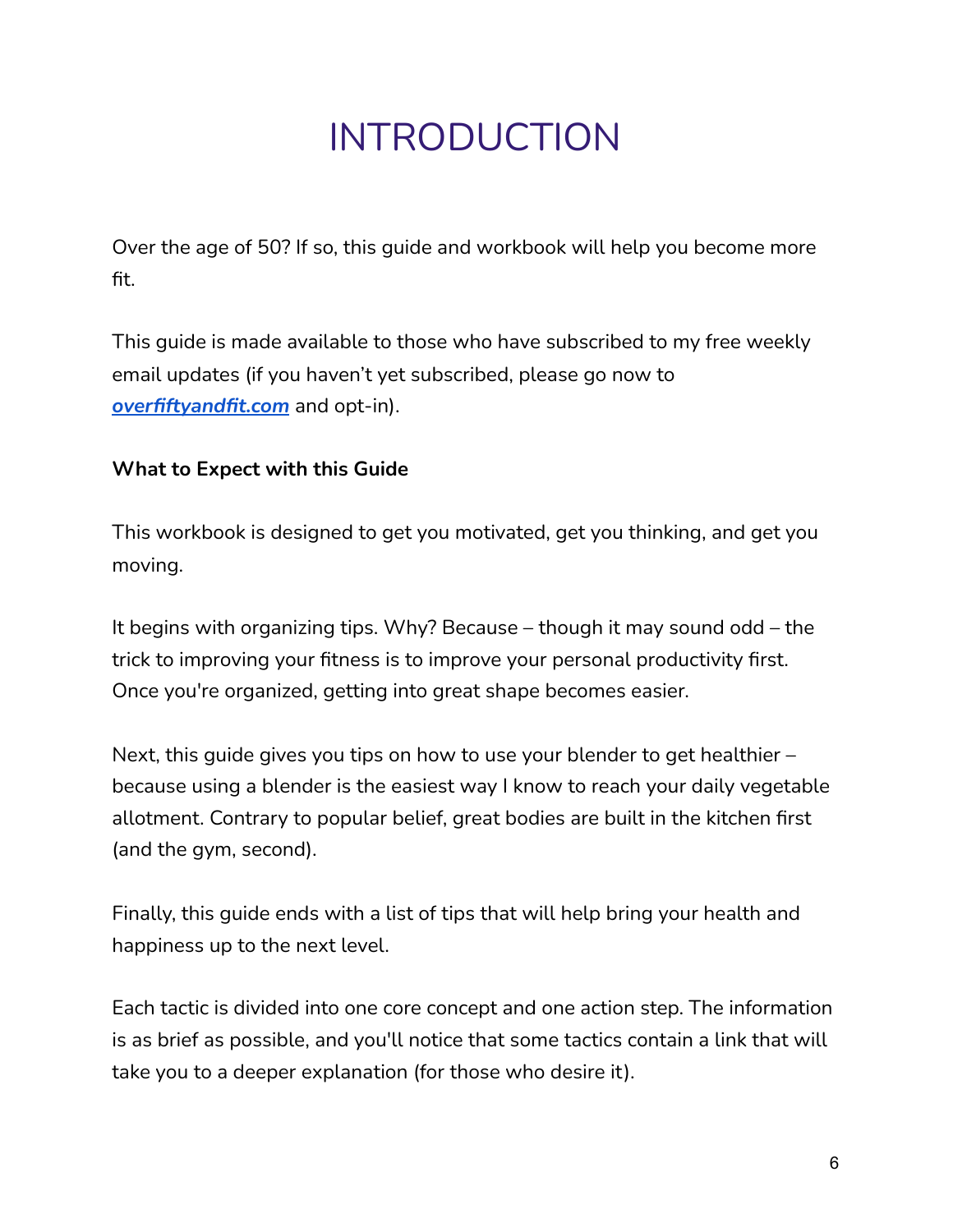I chose these strategies specifically for their effectiveness and for their tendency to be underrepresented.

As always, I strongly encourage you to consult with your medical doctor before undertaking any changes in how you eat or move.

My site *overfiftyandfit.com* offers two helpful tools:

- one is the free guide you're reading now.
- the other is a coursebook called *Silver & Strong* that sells for \$77 and is designed to transform your health and physique.

The concepts within this free guide are generalized.

For more granular tips that align specifically with your unique circumstances, I recommend the *Silver & Strong [Course](https://store.overfiftyandfit.com/)*. It will help you successfully adopt an anti-inflammatory diet – which can be a real game-changer. If you do the action steps within the coursebook, any fat cells you have will be significantly reduced – and in their place you will have sculpted muscle. Even your posture will improve.

The *Silver & Strong Course* is detailed, and requires you to count calories, track macros, and choose menu items. The coursebook gives you ideas, tools, and a specific sequence, but it doesn't do all the work for you (you still have to complete the action steps yourself)!

At the moment, the course also includes highly effective bonus workouts with exercises that can be done at home and those that can be done at the gym.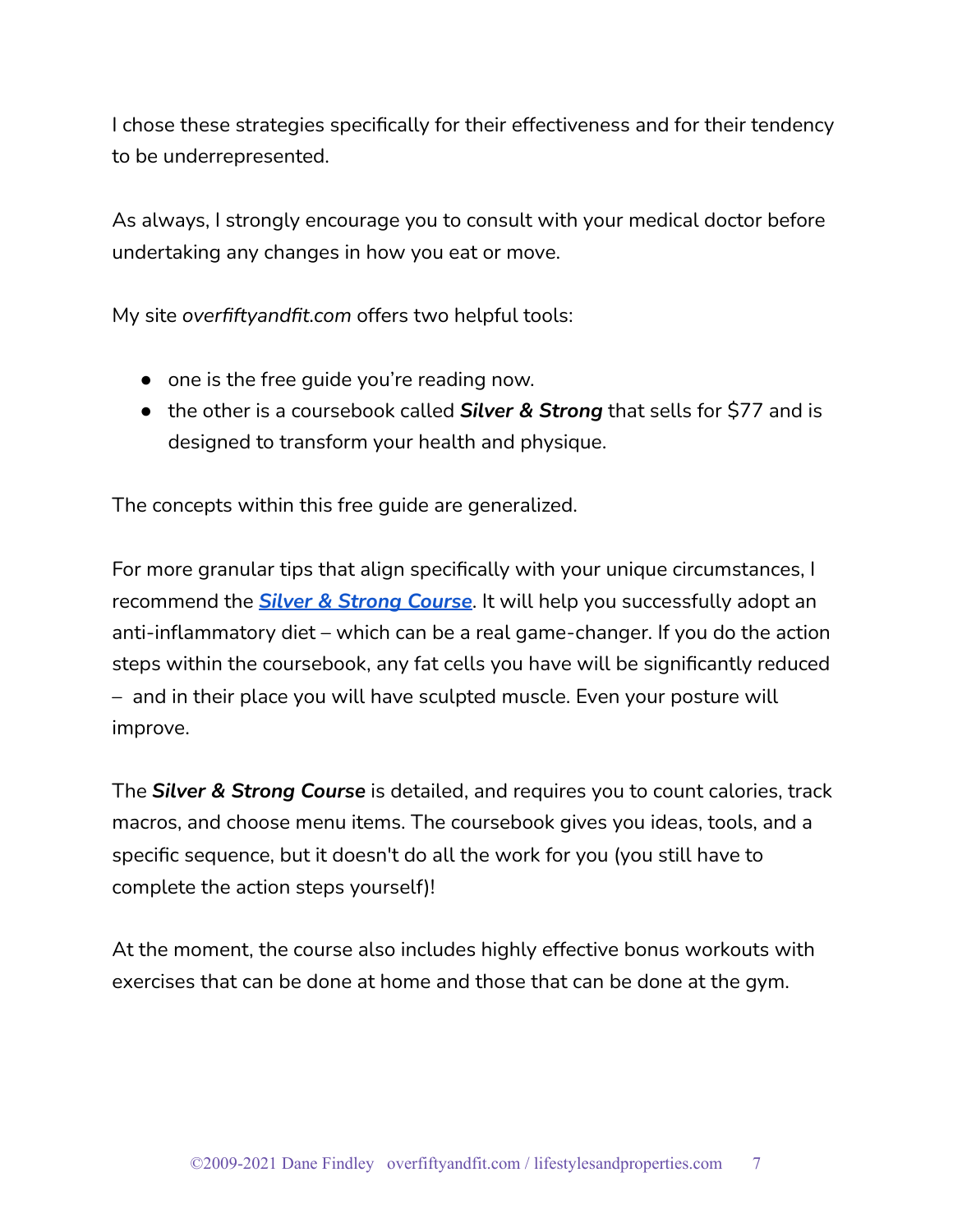# GETTING ORGANIZED

Checklists are helpful.

The following technique presents a new way of approaching your to-do lists.

Understanding why you want to get organized is an essential first-step to figuring out how to tailor a checklist system that fits your unique needs. Are your priorities to:

- create more free time for meal-prep?
- create more free time for workouts?
- develop your career?
- better maintain your household?
- reduce stress?
- get healthier?
- lose body fat?

Take a moment to reflect about what you want. In a sense, this is an opportunity for you to write a list about the person you'd like to become.

What sorts of things are you hoping to achieve by being better organized?

\_\_\_\_\_\_\_\_\_\_\_\_\_\_\_\_\_\_\_\_\_\_\_\_\_\_\_\_\_\_\_\_\_\_\_\_\_\_\_\_\_\_\_\_\_\_\_\_\_\_\_\_\_\_\_\_\_\_\_\_\_\_\_\_\_\_\_

\_\_\_\_\_\_\_\_\_\_\_\_\_\_\_\_\_\_\_\_\_\_\_\_\_\_\_\_\_\_\_\_\_\_\_\_\_\_\_\_\_\_\_\_\_\_\_\_\_\_\_\_\_\_\_\_\_\_\_\_\_\_\_\_\_\_\_ \_\_\_\_\_\_\_\_\_\_\_\_\_\_\_\_\_\_\_\_\_\_\_\_\_\_\_\_\_\_\_\_\_\_\_\_\_\_\_\_\_\_\_\_\_\_\_\_\_\_\_\_\_\_\_\_\_\_\_\_\_\_\_\_\_\_\_ \_\_\_\_\_\_\_\_\_\_\_\_\_\_\_\_\_\_\_\_\_\_\_\_\_\_\_\_\_\_\_\_\_\_\_\_\_\_\_\_\_\_\_\_\_\_\_\_\_\_\_\_\_\_\_\_\_\_\_\_\_\_\_\_\_\_\_ \_\_\_\_\_\_\_\_\_\_\_\_\_\_\_\_\_\_\_\_\_\_\_\_\_\_\_\_\_\_\_\_\_\_\_\_\_\_\_\_\_\_\_\_\_\_\_\_\_\_\_\_\_\_\_\_\_\_\_\_\_\_\_\_\_\_\_ \_\_\_\_\_\_\_\_\_\_\_\_\_\_\_\_\_\_\_\_\_\_\_\_\_\_\_\_\_\_\_\_\_\_\_\_\_\_\_\_\_\_\_\_\_\_\_\_\_\_\_\_\_\_\_\_\_\_\_\_\_\_\_\_\_\_\_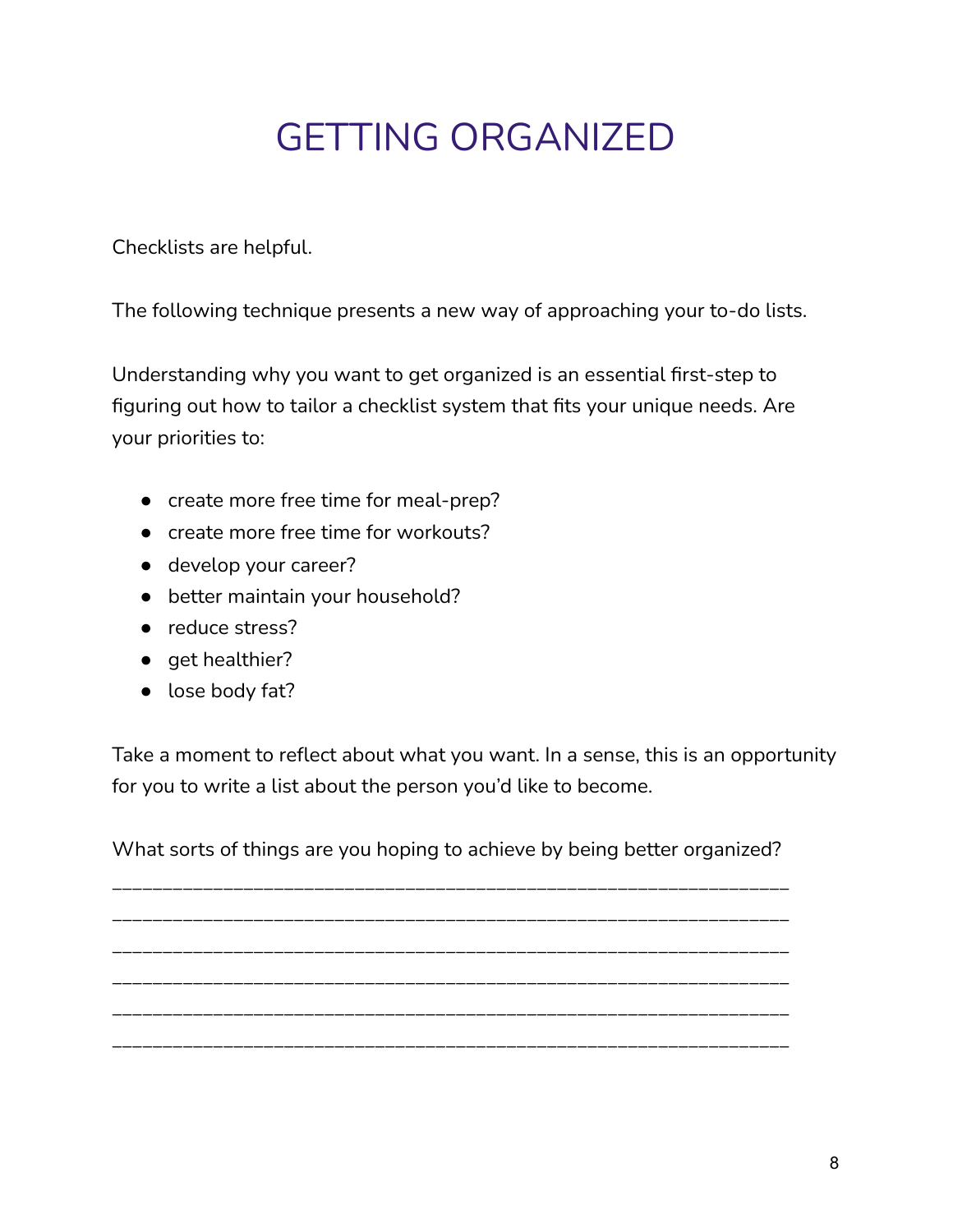Looking at what you just wrote down, can you recognize common elements?

Having a clear focus is important. If you see a common theme or element, try to boil-it down do its basic essence, and use it to complete this sentence:

\_\_\_\_\_\_\_\_\_\_\_\_\_\_\_\_\_\_\_\_\_\_\_\_\_\_\_\_\_\_\_\_\_\_\_\_\_\_\_\_\_\_\_\_\_\_\_\_\_\_\_\_\_\_\_\_\_\_\_\_\_\_\_\_\_\_\_\_\_\_\_

\_\_\_\_\_\_\_\_\_\_\_\_\_\_\_\_\_\_\_\_\_\_\_\_\_\_\_\_\_\_\_\_\_\_\_\_\_\_\_\_\_\_\_\_\_\_\_\_\_\_\_\_\_\_\_\_\_\_\_\_\_\_\_\_\_\_\_\_\_\_\_

\_\_\_\_\_\_\_\_\_\_\_\_\_\_\_\_\_\_\_\_\_\_\_\_\_\_\_\_\_\_\_\_\_\_\_\_\_\_\_\_\_\_\_\_\_\_\_\_\_\_\_\_\_\_\_\_\_\_\_\_\_\_\_\_\_\_\_\_\_\_.

I am getting better organized in order to

**Treat Your Checklist Like It's Your Best Friend (instead of Like Your Enemy)**

We've all written a to-do list before and then done nothing about it. So what? This is a fresh start. And with a fresh start you need a fresh approach. Before I show you the specifics, it's important to first grasp the essential energy of the entire system.

# **Take a Day (or Two Off) as Needed**

If you feel a strong aversion to your checklist on a particular day, then don't use the checklist. Take a day off.

You are the boss of you, and you're in charge of this whole process.

When you go into organizing knowing you are in charge and that you don't have to do it every single day, it will relieve any of that counter-productive, neurotic pressure we humans sometimes put on ourselves.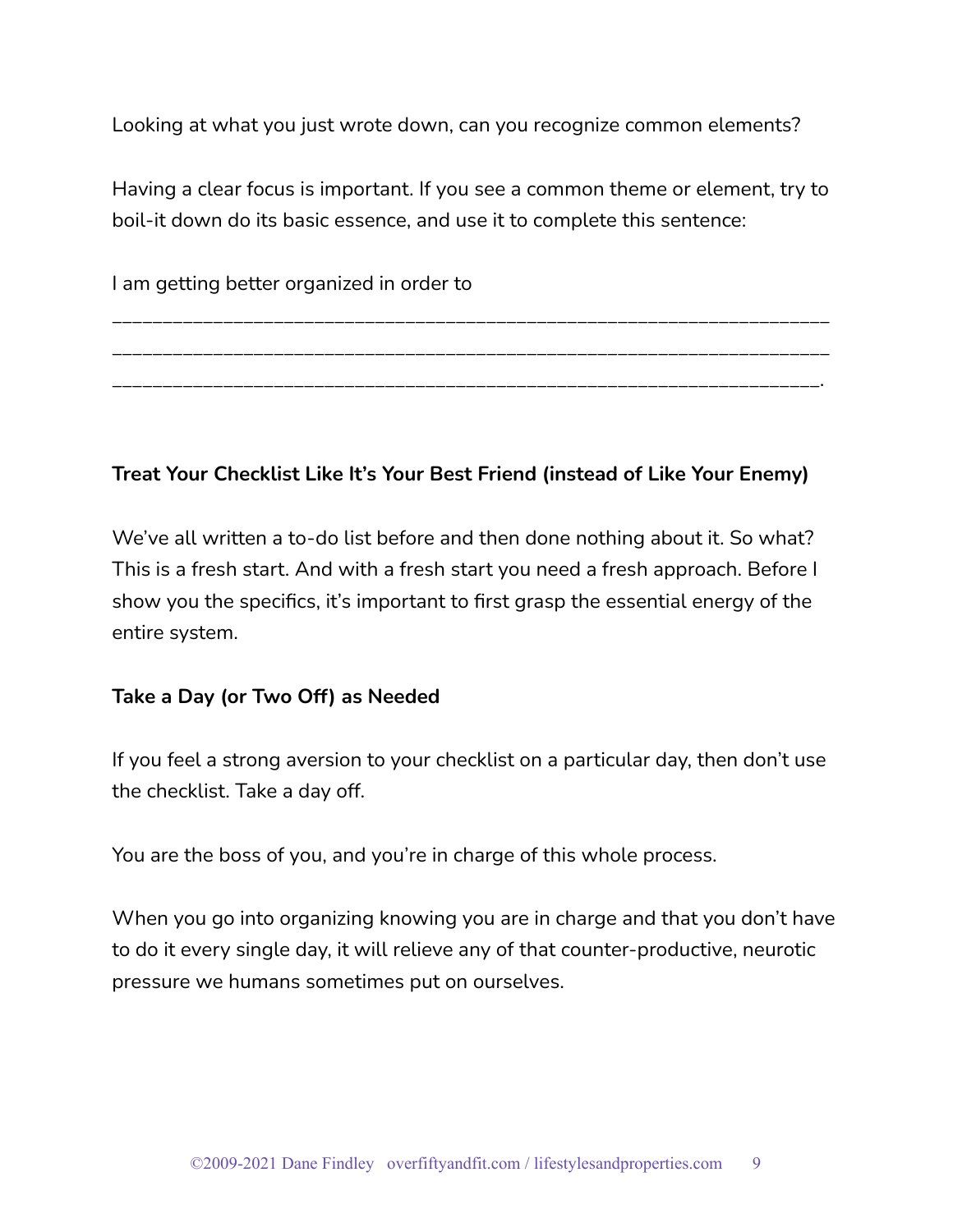# **Get Back on the Horse**

Sure, you can take a break. The occasional day off – even two – will be good for you. But you need to pick it up again by the third day as you'll start to fall out of the habit otherwise.

The process will remain lighter and easier if you avoid taking any break longer than 48 hours (unless you're on vacation, of course).

#### **Trust the Process**

Don't resist organizing; just embrace it.

Even if you created a new checklist system for yourself, and then didn't look at it again for six months, the process of creating the system was still a useful and valuable experience (any time you are able to spill those worrying thoughts out of your mind and onto paper, it is healthy for you).

Forge ahead through the process, step by step, without angst about what the end game will look like.

Don't stall by imagining new ways to overhaul the system (you can always do that later) or by making a case as for why the system might not work for you. These things don't really matter and you will just tire yourself out with procrastination and decision-fatigue.

Save your energy for what matters. Do the steps!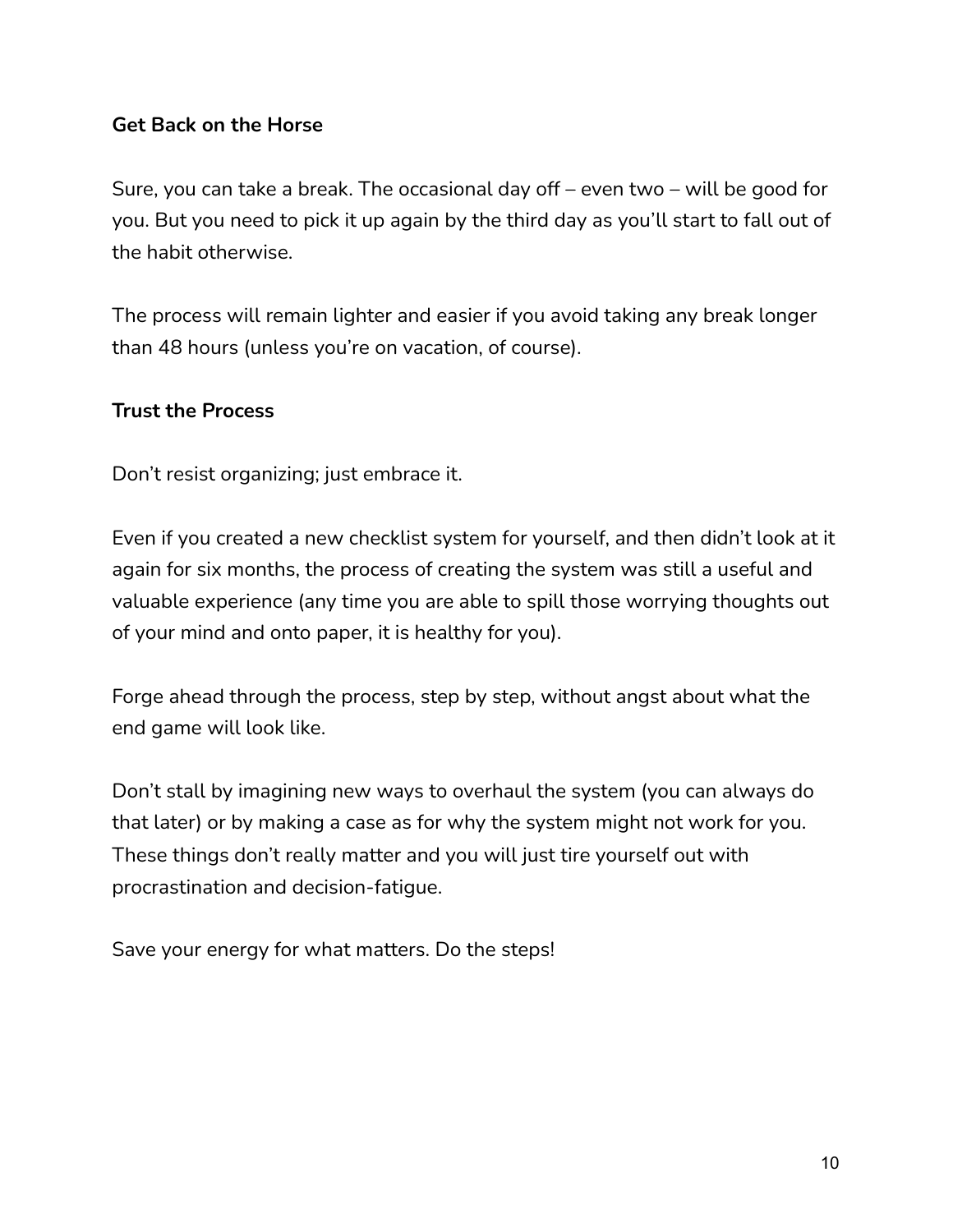# **Organizing is the Ultimate Anxiety Hack**

Personal-productivity systems are a healthy way to metabolize the anxiety that comes with daily contemporary life.

A typical day in the 21st century can be chaotic and anxiety-producing.

Even if you think you're the calmest person in the world, modern living can still sometimes grind you down in unexpected ways.

It's the low-level stress you have to watch out for, because it starts to feel like your normal baseline after a while, so that you don't even realize it's there – that undercurrent of mild anxiety or tension in the body (too mild to be dramatic, but too unhealthy to be experienced day in and day out).

Organizing helps your mind to focus and your heart rate to lower, because productivity systems bring order to the chaos -- the brain doesn't have to keep reinventing the wheel every hour, accounting for every variable, storing every bit of data.

Too often, without realizing it, we "handle" the multitude of tiny stresses within our daily lives by: self-medicating them. We use television, sugar, wine – you name it – to help dial-down the chatter of our brains and unwind a bit.

I encourage you to use productivity systems instead.

Productivity systems can give you a legitimate sense of calm and control, so that you know you've handled what you can for today, and tomorrow you're poised to hit the ground running, so you don't even have to think about anything else now but being in the moment – enjoying your novel, or being emotionally present with your spouse, child or best friend.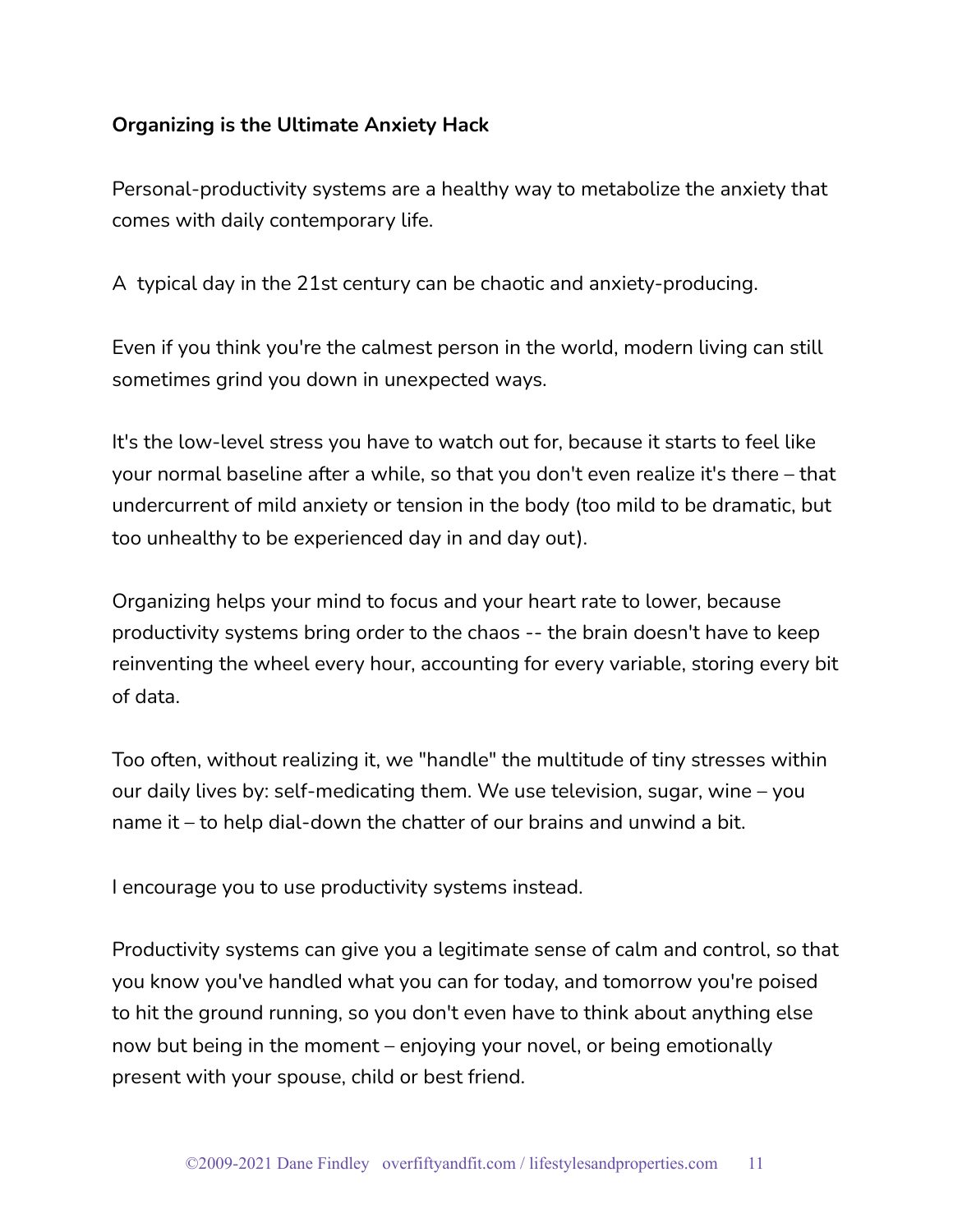# **Quotidian Lists**

Quotidian is one of my favorite words. What it means is: everyday.

The word quotidian has a kind of spiritual quality to it  $-$  it's like: daily rituals of blessing.

Your quotidian lists are for daily tasks you will do everyday (not the one-time tasks).

Your quotidian lists are the foundation on which can construct increased success and joy. There are two quotidian lists – one for Professional, and one for Personal. Think of all the tasks you want to get done everyday, in your business and personal life, and lay it out – one page for each.

# **Ideal Day**

What do you want to happen?

To help you work out what to put on your Quotidian lists, think about what you want from an ideal day.

Write down what your ideal day would entail. Just go for it and don't hold back.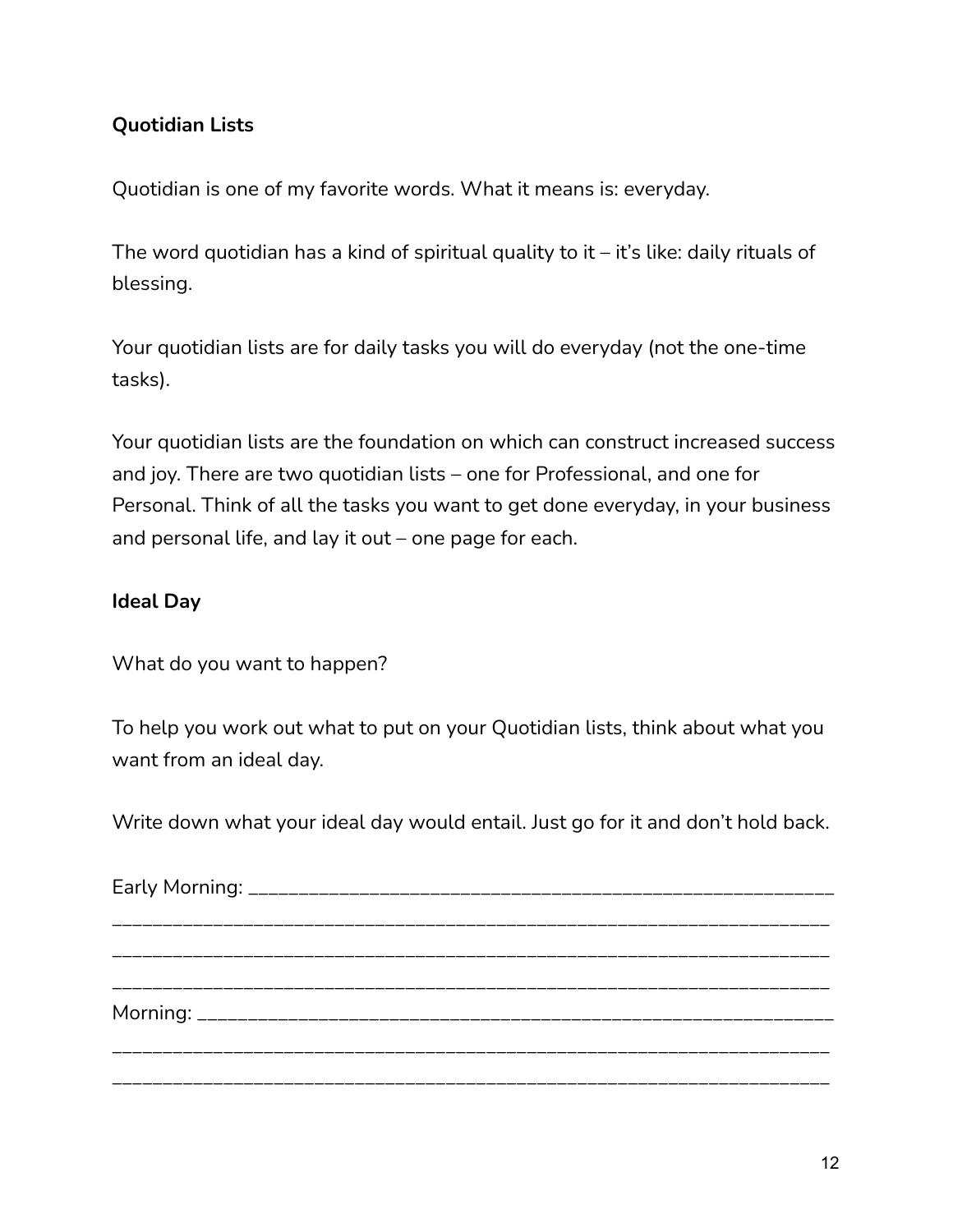Use the following two pages to write up 14 daily tasks you'd like to get done each and every day – 14 personal and 14 professional – in the sequence you'd like to complete them.

If you work from home, you might choose to combine personal and professional tasks into a two-page, 28-task list (this is a personal preference – whichever way you imagine will work best for you).

Or, you might be the type of person who would prefer to do your to-do lists digitally. There are phone apps that can help with this, such as *Asana.*

My personal productivity style is a bit more tactile, so I craft and print my own lists from *Google Docs.* I use a traditional clipboard to hold my list and keep it on my desk or take it with me when I move around.

(To see blank template checklists, **[click](https://docs.google.com/document/d/19e7RZ5sQ7rc0tEMqul_zf1BzvQgCi6av2Dtzu3GsvmE/edit?usp=sharing) here**.)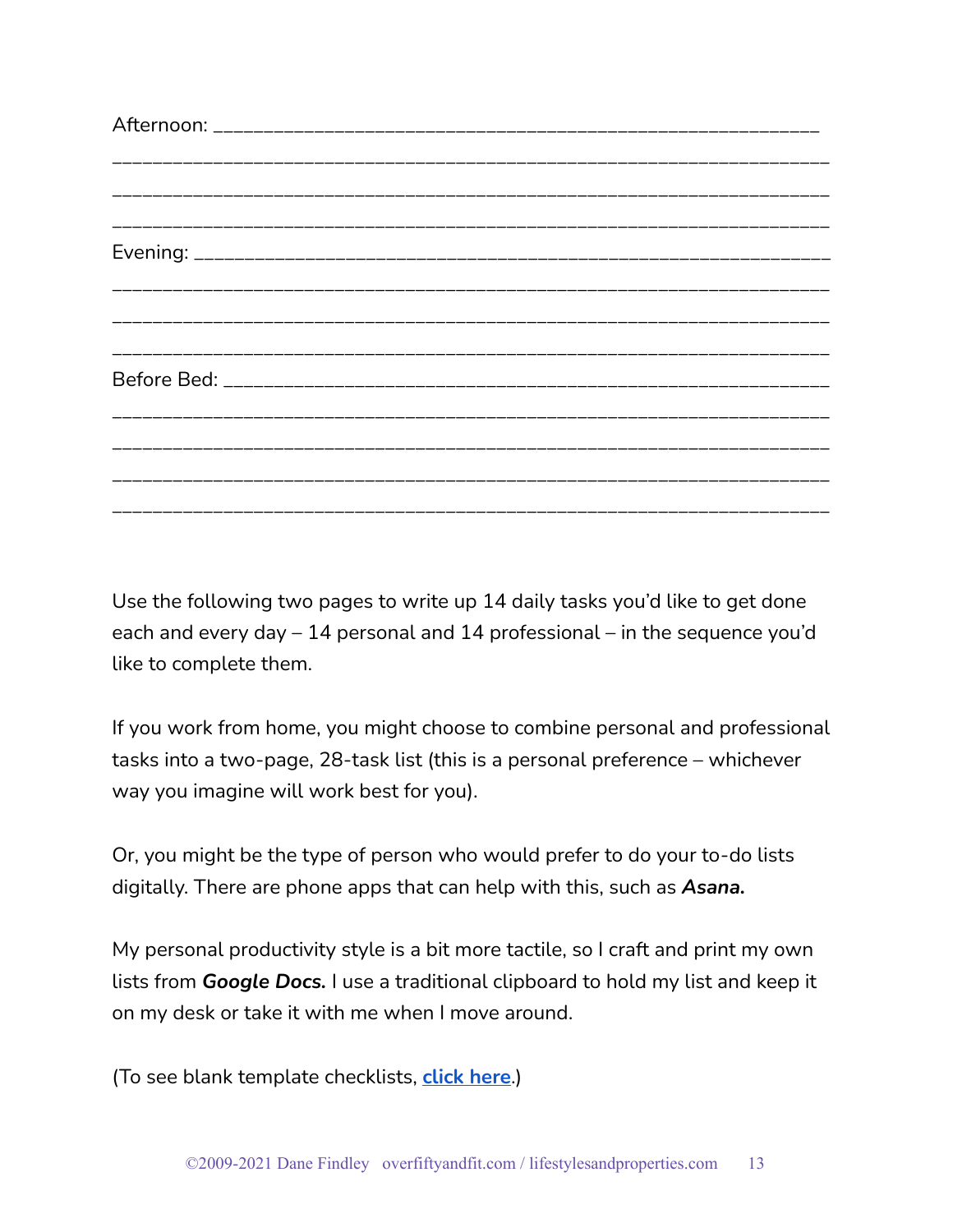# Quotidian

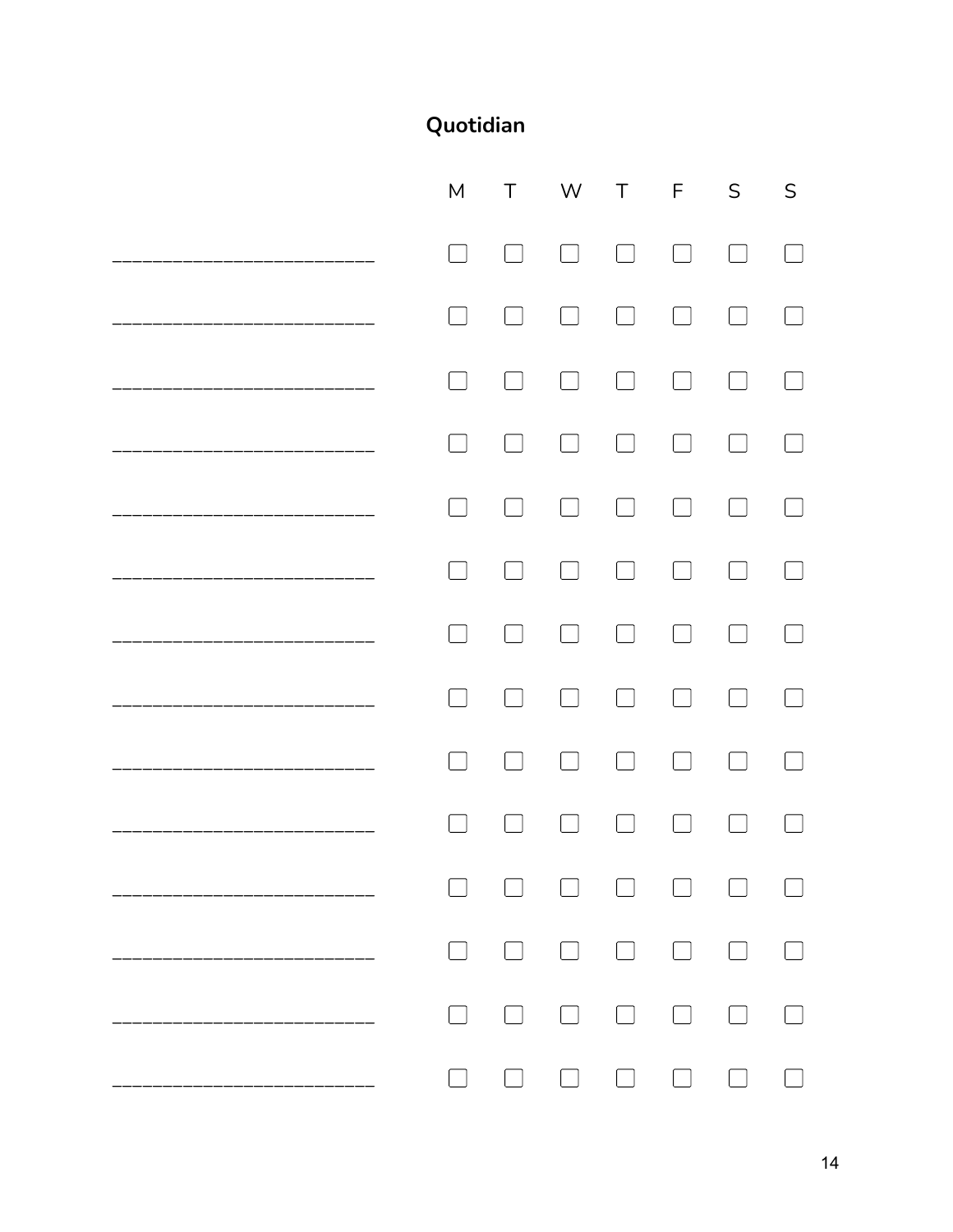# Quotidian

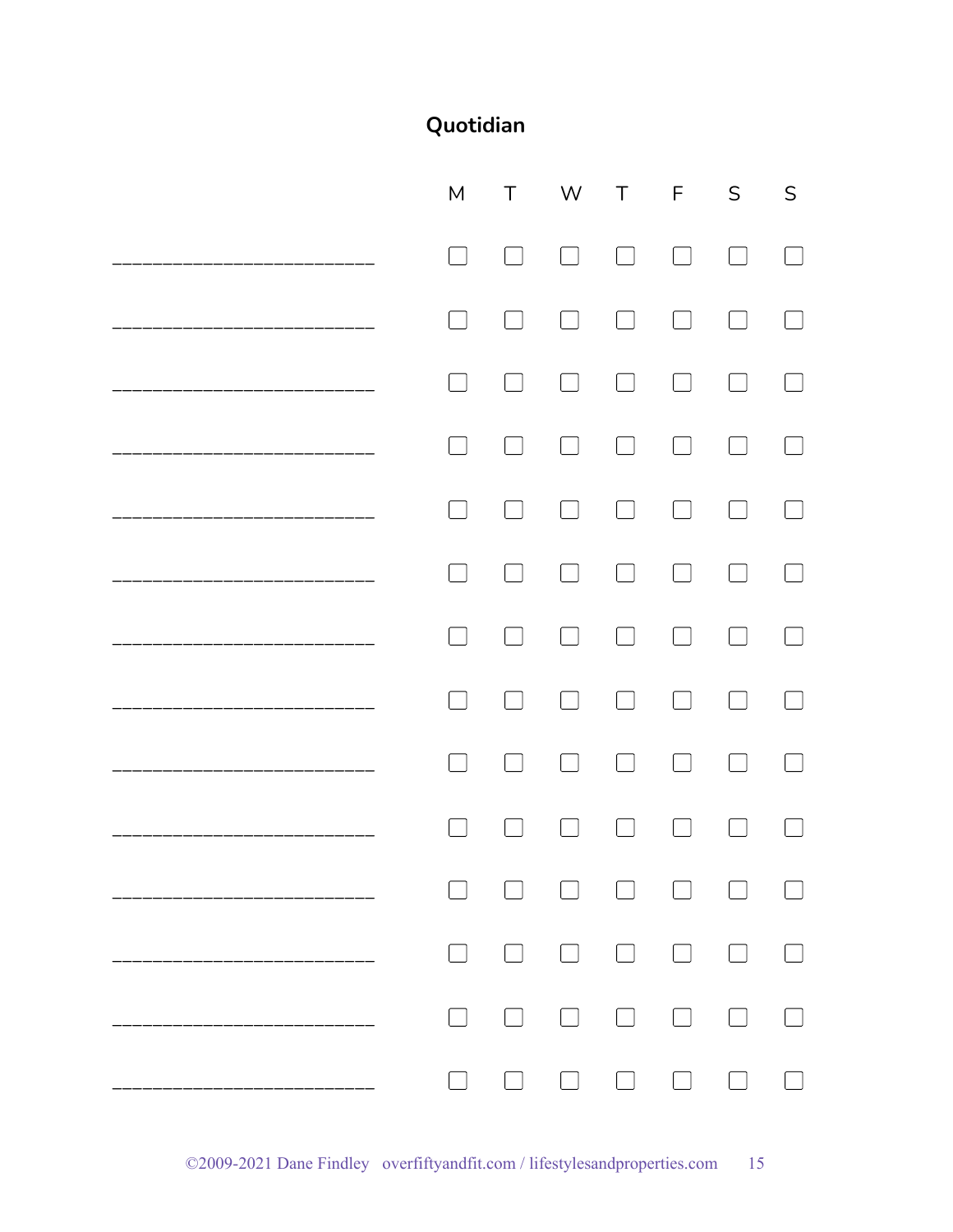# **Once-a-Week Tasks**

There are tasks that you don't need to do every single day, but that you'd like to do at least once a week.

Your Once-a-Week List is a good way to space activities out over the course of the week (completing, say, 1 to 4 each day) to make sure you have enough time to do them before the week is over.

| Monday:                 |  |
|-------------------------|--|
| Tuesday:                |  |
| Wednesday:              |  |
| Thursday:               |  |
| ____________<br>Friday: |  |
| Saturday:               |  |
| Sunday:                 |  |
|                         |  |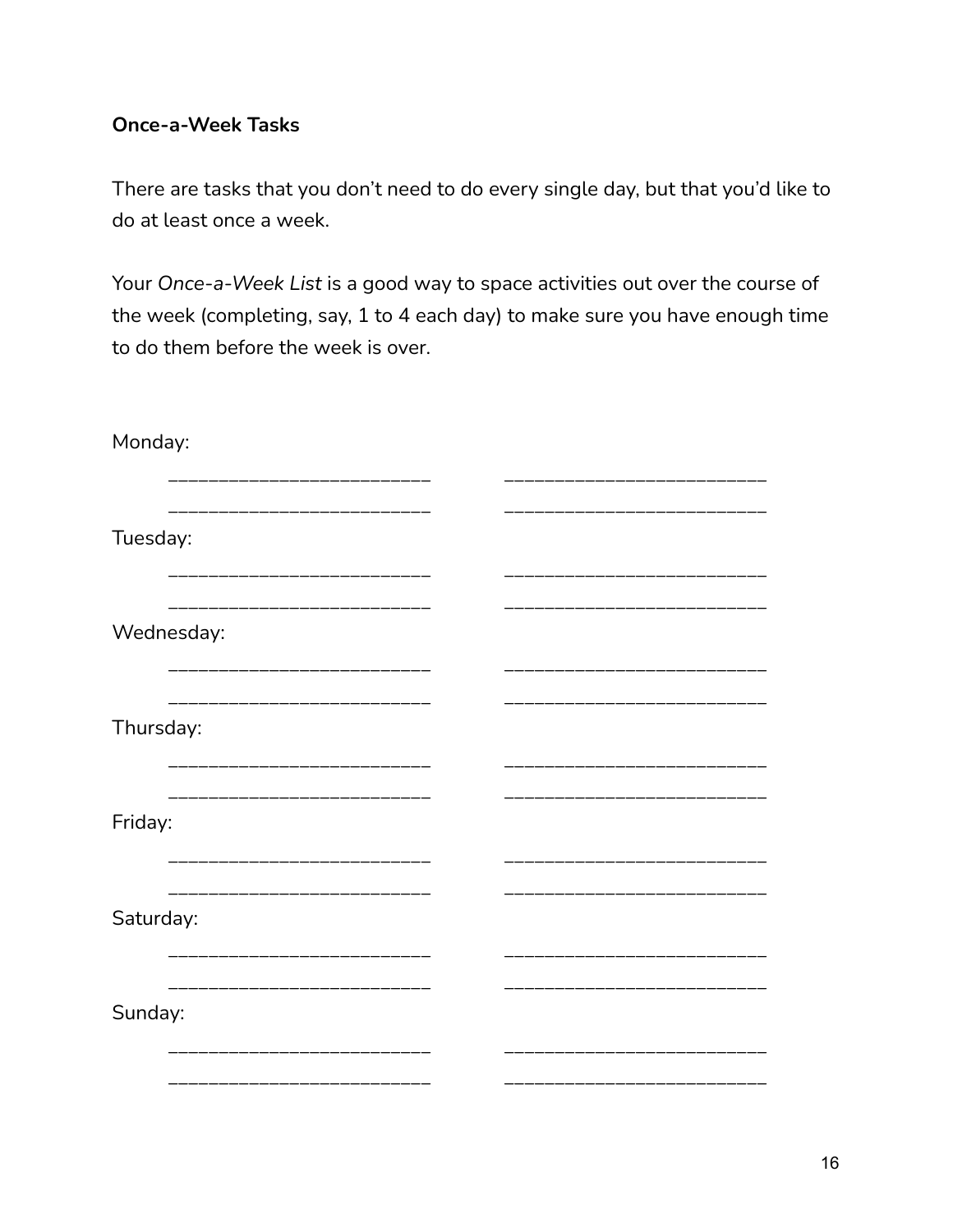# **Errands List**

Even though many of us today do our grocery shopping online and have items delivered through the mail, most of us also have to visit a brick-and-mortar grocery store – usually once each week (for a large family) or twice a month (for single folks and couples).

The *Errands List* is a pre-printed list (or a digital list on your phone) for when you run errands.

I have a list for the health food specialty store, and another list for the regular grocery store.

By creating this list you make all the decisions now. Shopping becomes a ritualized event that you'll be able to do on autopilot -- no time or energy wasted.

Tips:

- To save time, list the shopping items in the order items are found in the store. (By the way, I start my shopping from the back of the store, so I'm going *against* the usual customer traffic. It saves time.)
- Put items on your list that you *don't* need every week within parenthesis (the items you know you *do* need each week can be listed without parenthesis).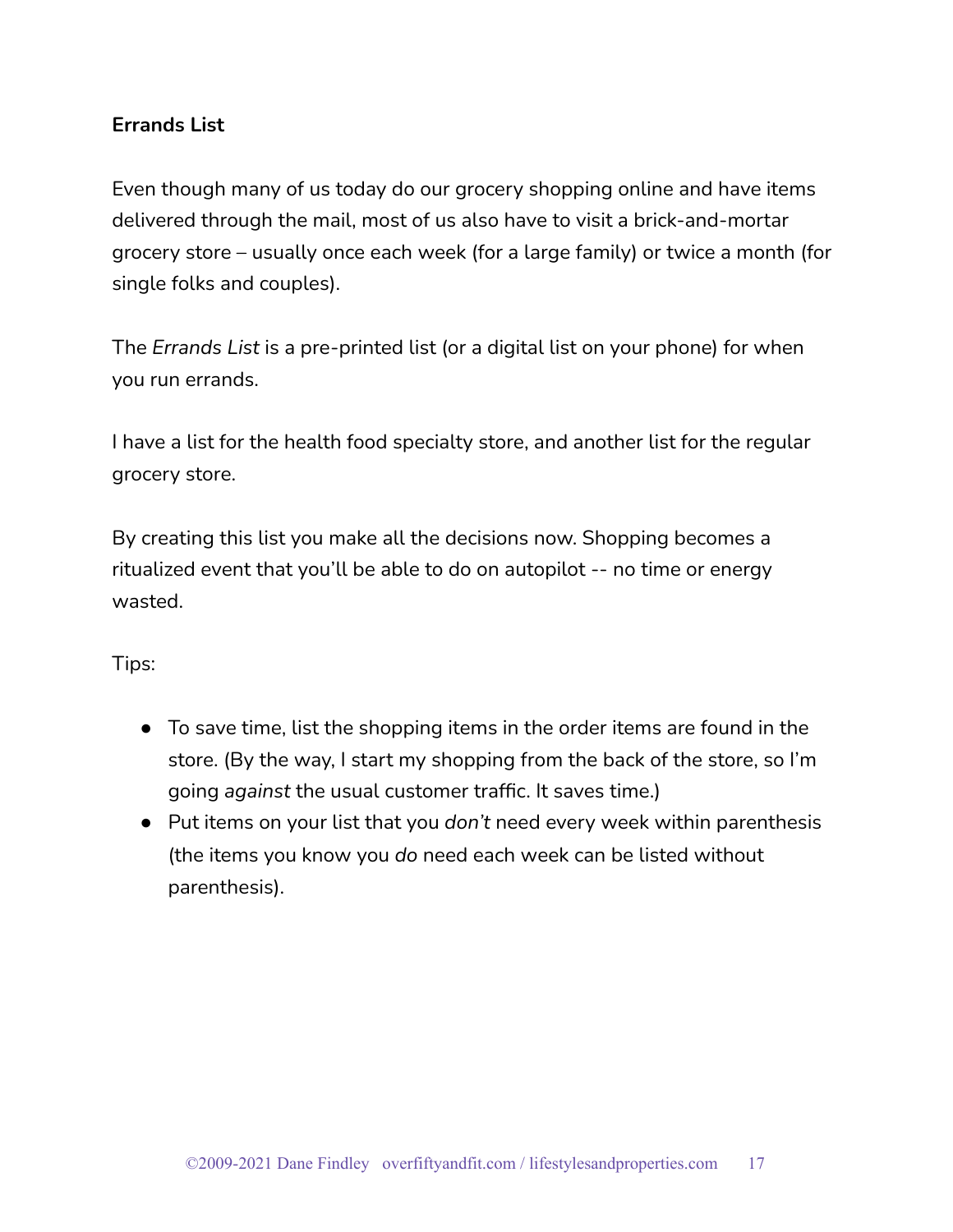# **Additional Lists**

Energy management and organization form the foundation of extreme health and longevity – because they help us create time for additional self-care protocols, and the increased mental clarity to habituate them.

Each person requires different daily rituals because each person is unique. The productivity system outlined in this workbook will get you started – and hopefully will inspire you to improve and fine-tune your own system.

The big idea is to craft a system that you can stick with – which is important, because you want a system that works for you, not a system that you have to work for.

What other extra lists are you going to need that are tailor-made for your unique circumstances?

Any extra lists can be mentioned in your Daily Quotidian to remind you to refer to them. Simply add a task that reads *"refer to grooming list,"* or *"refer to workouts list,"* etc. Then, after you've cross-referenced (switched temporarily to the other list), you can check off the task on your Quotidian.

The process of thinking about your priorities can be, in itself, a transformative experience.

Just forming the lists for the first time will give you perspective on what activities are time-wasters and what activities are priorities that need proper attention.

I like to imagine my lists as organic, living entities. I'm always refining my own lists – they just work better and better with time.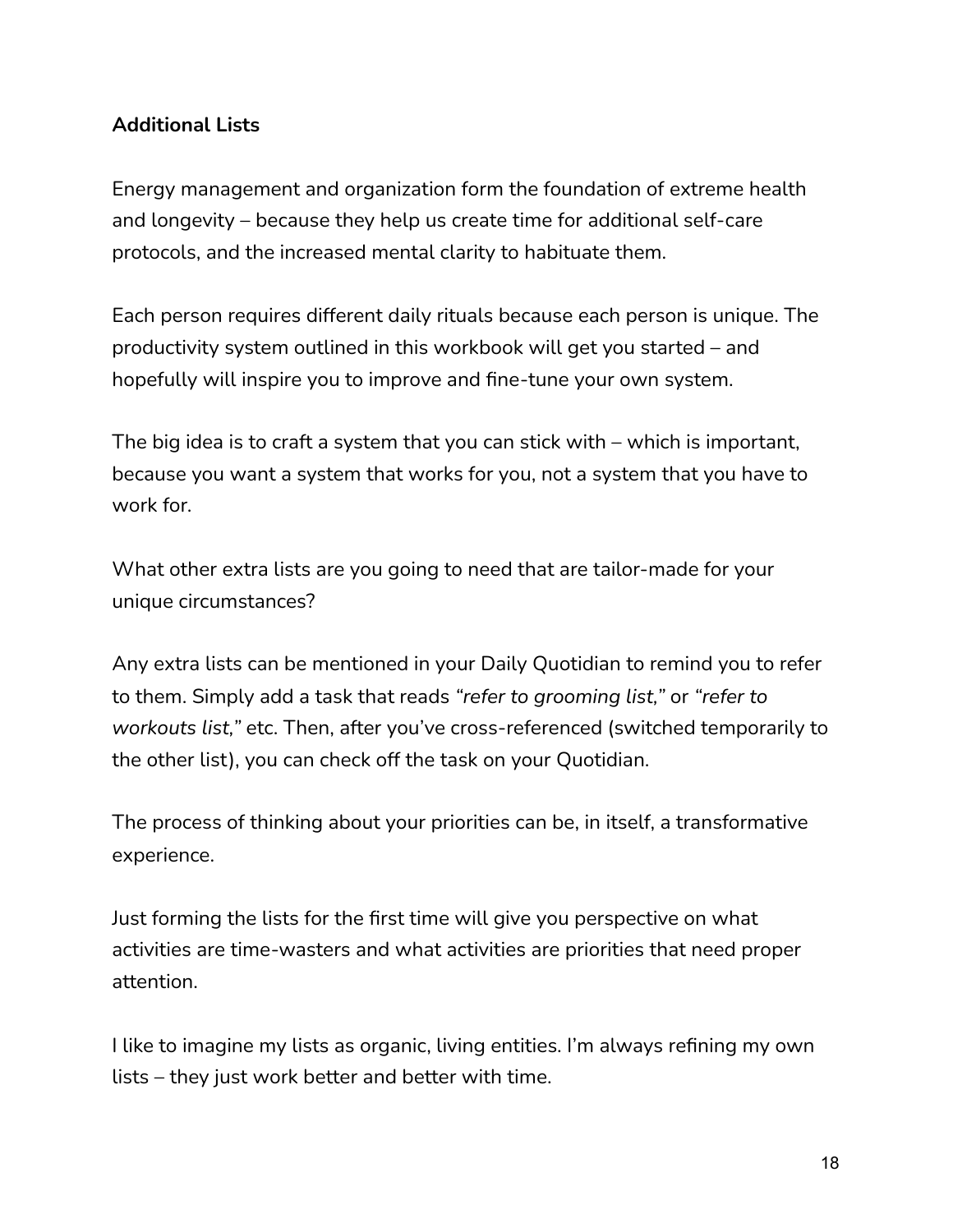# BLENDER SECRETS

Small steps can lead to fantastic changes.

Replacing those typical inflammatory foods found in the modern diet with vegetables is a simple way to prevent accelerated aging. Your blender can prove helpful with this process.

Green smoothies provide healthy complex carbohydrates – vitamins, minerals, and fiber from whole food sources – and the high-quality fats and protein required to lose weight safely.

A green smoothie is a thick, blended drink that has the consistency of a milkshake, but is made from fresh, healthy ingredients – including (and this is key) vegetables.

These shakes are not always the color green – sometimes they are red or purple – but they always have at least one green ingredient.

The foods in green smoothies are easily digested as the blender starts the digestive process with the mechanical breakdown of the vegetables (especially helpful with tougher foods like broccoli).

While most people in developed countries are eating highly "acid ash" foods and highly processed simple carbs, the alkalinizing vegetables within smoothies make it easier for your body to maintain a healthy pH balance.

To be perfectly frank, green smoothies are loaded with the micronutrients in which – at this moment – you're probably deficient.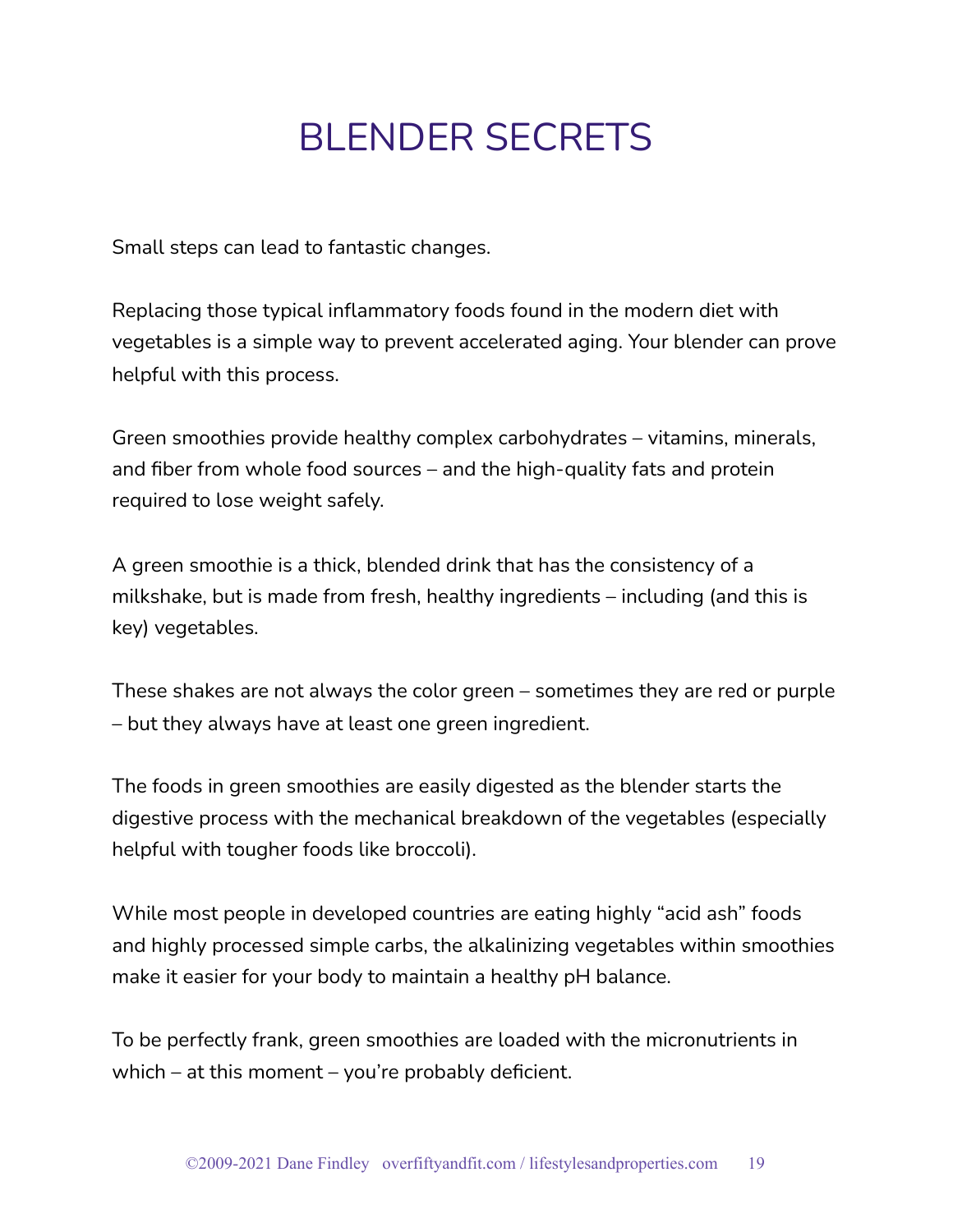Our bodies create surplus body fat from excess calories, yes; but I've also come to believe that the reason that fat is padded around the midsection is because our bodies are trying to protect vital organs from irritation.

Visceral and subcutaneous belly fat becomes like a shield of armor – a ploy by the body to defend itself against bad influences.

In some people, as the body becomes healthier the belly fat is dispersed or more evenly distributed. *Hooray!*

And there's even better news: a green smoothie in the morning will give you sustained energy for the day ahead (and – unlike cold cereal – it will not make you puffy or sleepy).

# **Meal Prep**

The difference between people who achieve their body composition goals and those who do not, is usually found in meal preparation habits.

When an athlete talks about "meal prep," they're referring to the habitual process of shopping for meal ingredients and preparing those meals ahead of time.

If you let yourself get hungry without having prepared a meal or snack beforehand, you've already lost the war. Very fit people already know this.

In my case, I shop for green smoothie ingredients twice each week (usually Wednesdays and Sundays), and I prepare a blenderful of green smoothies twice each week.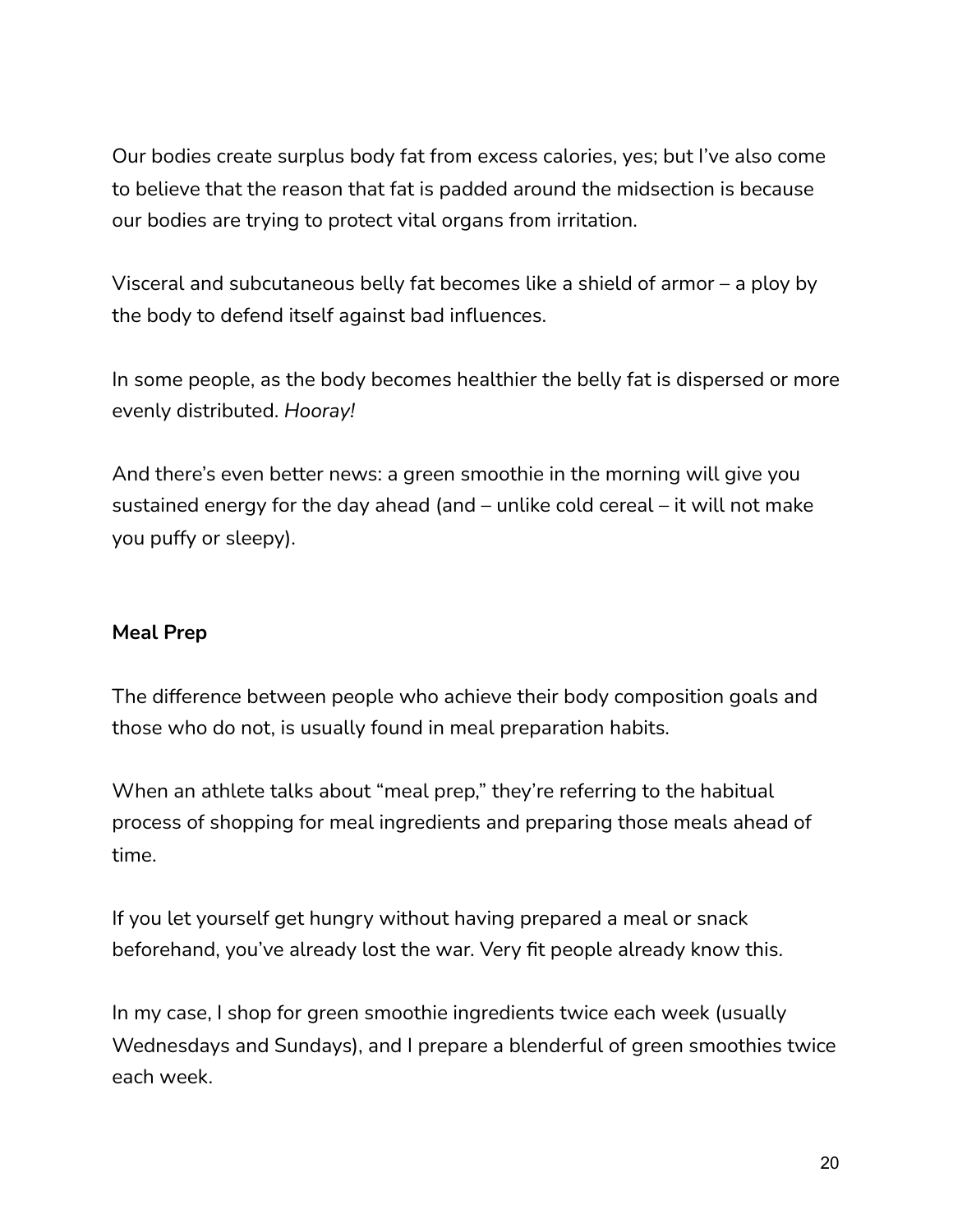I store the smoothies in covered glasses in the refrigerator (if the ingredients are well-chosen and fresh, then the smoothies will keep safely in the refrigerator for 3 to 4 days).

## **The 3 Levels of Smoothie-Making**

Smoothie-making generally moves through three levels: beginner, intermediate, and advanced.

I encourage people who are new to green smoothies to begin at the beginning. One reason for this, is that it takes a little while for your mouth-palate to evolve.

If you're used to the acidic, salty and sweet tastes of the standard modern diet, then an advanced-level green smoothie is going to taste peculiar to you. It's better to start with a beginning-level recipe, which will taste more comforting and familiar (and that way you'll be more likely to stick with it).

I've learned that if people experience nutritional or menu changes too drastically and too quickly, then they see the changes as a "diet." Diets generally don't work.

It has been relentlessly proven that most people gain back any weight lost on a diet, and then gain a bit *more* than they had before the diet!

Therefore, I don't believe in diets. Instead, I believe in lifestyle changes.

The thing about lifestyle changes is that they require letting go of some old habits, and adopting newer, healthier habits.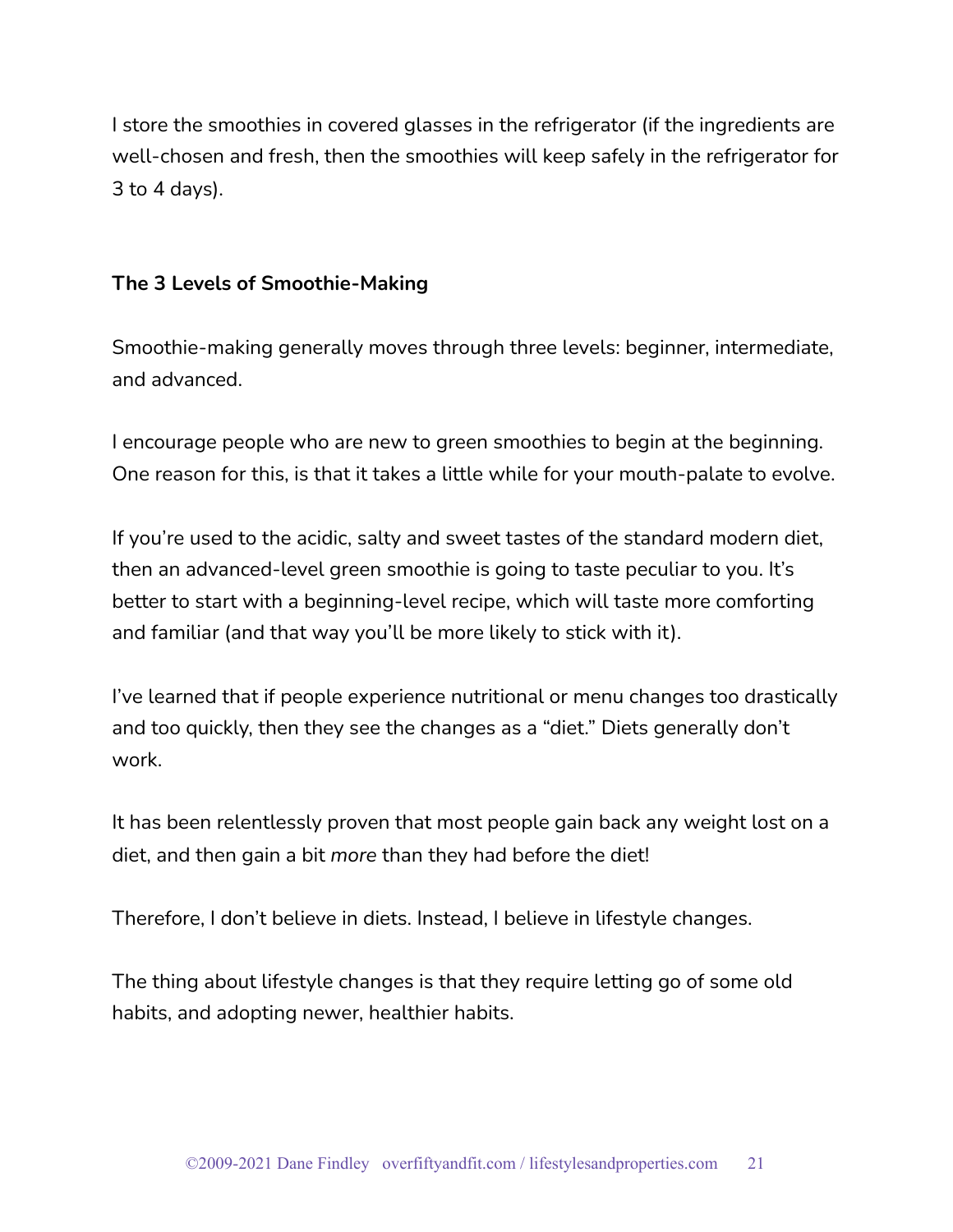Forming new habits is not always as easy as it might sound, but evidence on the stages of permanent change – precontemplation, contemplation, preparation, action, and maintenance – reveal that if people move through the stages at a pace that is uniquely good for them, and, if in particular they don't skip the essential third stage (preparation), then their new lifestyle habits will often stick!

I encourage you to take a more methodical approach to smoothie-making and use the information in this workbook to help guide you through the levels of smoothie-making at a pace that is good for you.

# **The 4 Rules of a Successful Smoothie**

*#1* The first rule of smoothie-making is to cover your blades with liquid first.

Your first ingredient when making a smoothie is always a liquid, which you pour into the blender until the blades are covered (in most blenders, that means a couple of inches of liquid at the bottom of the blender).

With a good blender you can minimize liquid. To keep your smoothie from being too watered down, only add enough liquid base to cover those blades, and then a little more liquid on top of all your ingredients at the end (once you've blended it, you can always then add more liquid to find the consistency and taste you enjoy).

Here are some ideas for the "liquid base" of your green smoothie:

- water (what I use in my own smoothies)
- green tea
- almond milk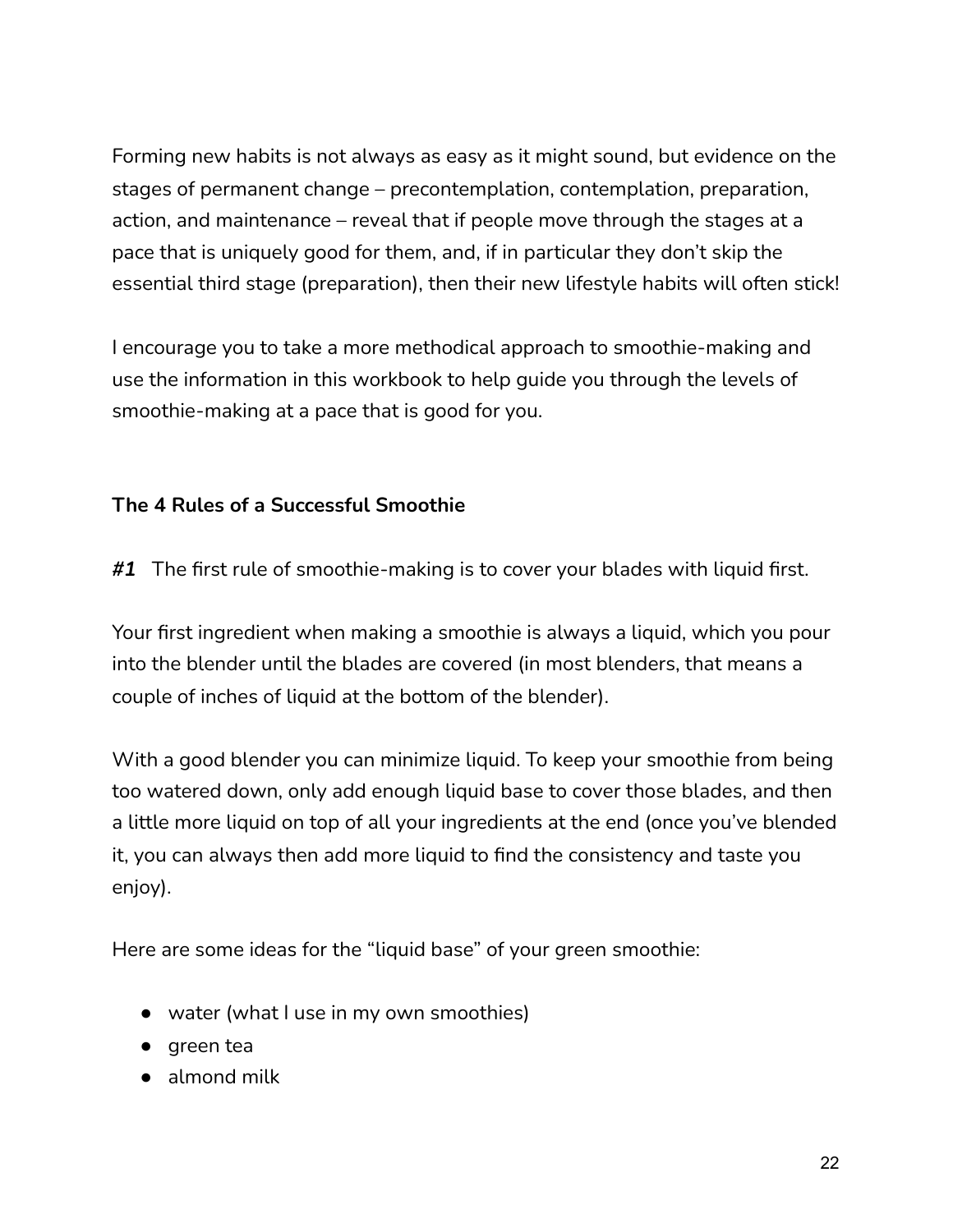- hemp milk
- pomegranate juice
- coconut milk or coconut water

*#2* The second rule of smoothie-making is to understand that, eventually, you're going to need an excellent blender.

There are a few companies that make the blenders that smoothie aficionados enjoy. These are the blenders that can turn almost anything into the consistency of a milkshake, with no chunks of anything remaining. The motors are powerful and usually under warranty, so that you can blend ice, seeds, nuts, vegetables – you name it – for many years, without burning out the motor.

If you have one of those \$40 blenders from the discount box stores, well, that's fine to start out with. But just realize that as you become more experienced in smoothie-making, you'll eventually become desirous of an advanced-level blender.

*#3* The third rule of smoothie-making is to realize that your taste buds are going to change.

What that means, in a practical way, is that in the beginning you'll want more fruit (and less vegetables) in your smoothies.

Generally, you want the simple, sweet recipes to start with.

Later, however, your palate will evolve and you'll start to crave the sustained "high" you get from a smoothie that has *less* fruits and more alkalinizing vegetables instead.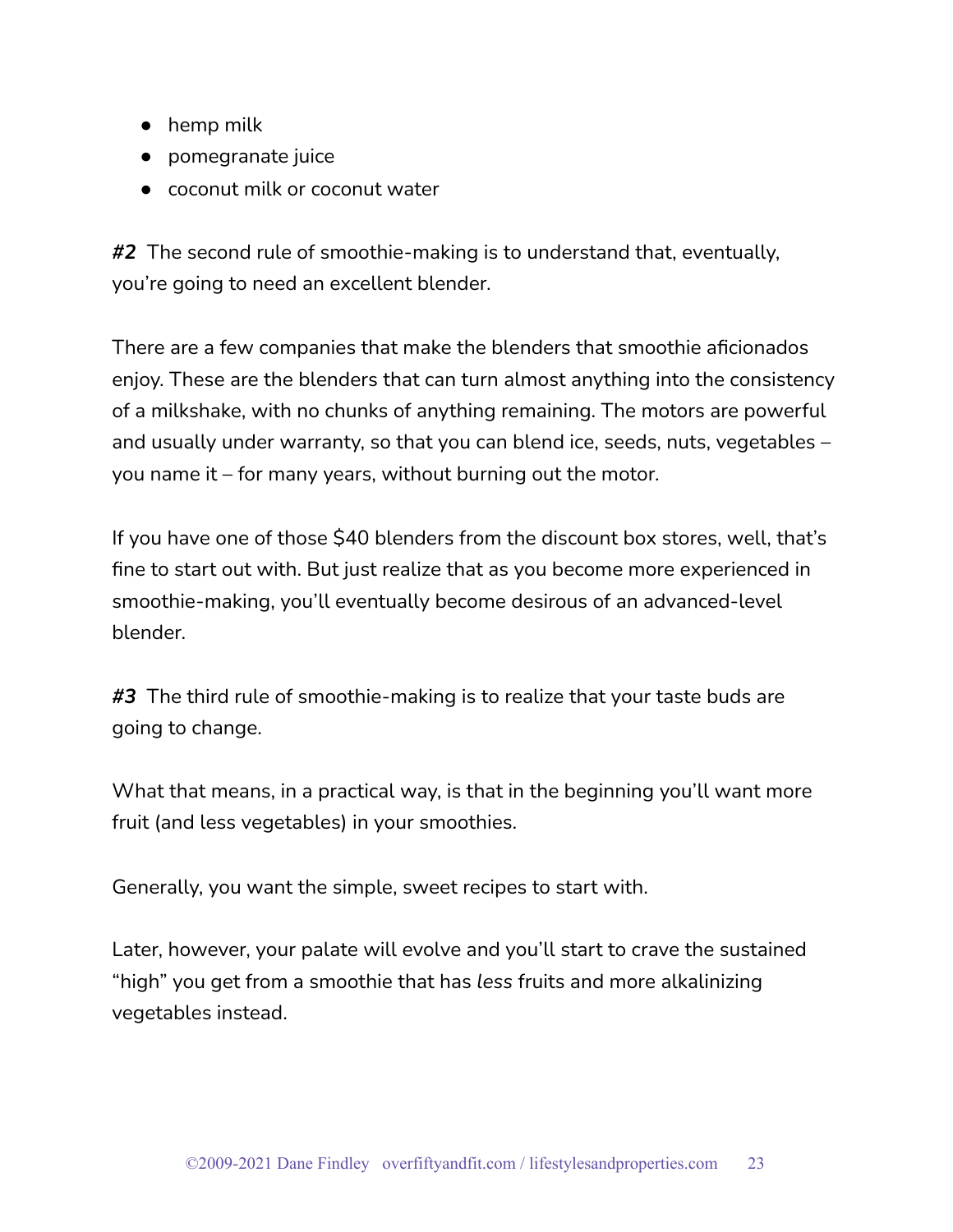*#4* The fourth rule is: always start your blender at the lowest speed, then increase speed gradually. This stops the larger chunks of frozen fruits and vegetables from overworking or jamming your blades.

Finally, though I wouldn't call this a "rule," I do suggest that you get in the habit of chewing your smoothies as you drink them.

I'm not a big fan of gulping down a big smoothie instantly. It just feels strange hit the body with 300 calories in under a minute. So chew as you go.

By chewing a bit before drinking, you activate a process of digestive enzymes that aids the body in getting the most from your food.

# **Moving from Beginning-Level Smoothies to Intermediate Level**

As a beginner, you'll add fruit to your smoothies. Eventually, you'll find dark berries or chunks of frozen (peeled) banana are becoming too sweet and unnecessary – and you'll eventually move instead to adding only a bit of fresh lemon or lime juice as your fruit ingredient.

Eventually, might also want to experiment with adding sprouted microgreens to your smoothie – and perhaps also sprigs of fresh peppermint leaf or spearmint leaf.

#### **Advanced-Level Smoothie-Making**

Advanced-level smoothies have hardly any fruit – or even no fruit at all.

Remember when you first started out making smoothies? It took more time then.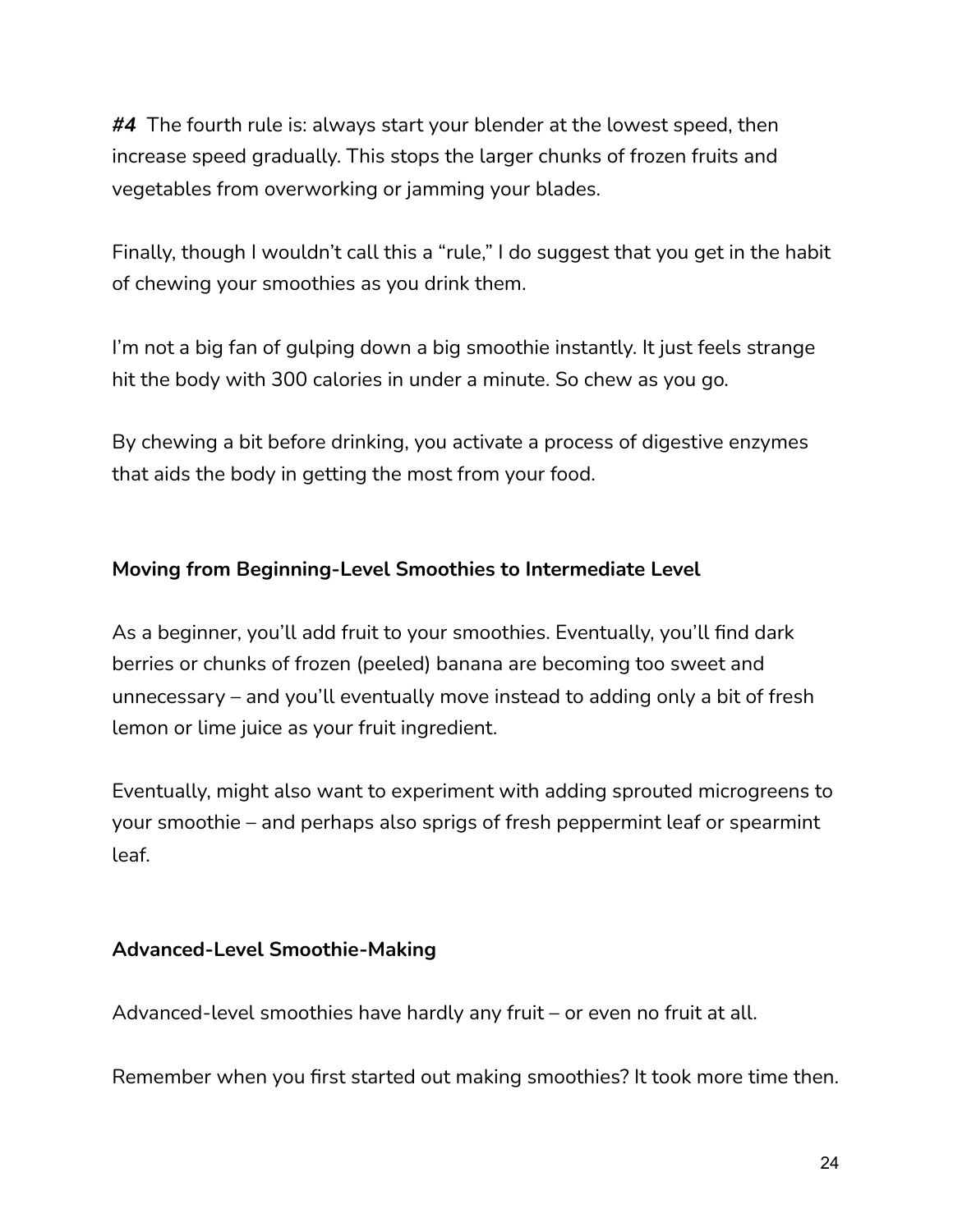At this level, however, you move more swiftly and effortlessly. A smoothie takes less time to make and you enjoy the process even more. Frankly, **your addiction to sugar is probably starting to lose its grip**, and you feel naturally inclined to include more vegetables (and less fruits) into your smoothies.

At the advanced level of smoothie-making, you're becoming an expert at tossing things into the blender. You have probably developed confidence, a zest for adventure, and a willingness to experiment with more ingredients and flavors.

At this point, I encourage you to create your own recipes!

You might have to make a few "so-so" smoothies in the beginning while you get the hang of it, but the advantage to doing it this way is that you really learn. The process of trial and error teaches you to think about smoothies in terms of protein, fat, and complex carbohydrates, because you want to find ingredients you like for each of the three ("macros") nutritional categories.

# **Should You Add Extra Protein to the Blender?**

An over-40 person tends to need less calories than a younger person, but it's important to stay away from generalizations and take things on a case-by-case basis.

For example, a 50 year-old hobby athlete with a genetically high metabolism could need more calories than a 20-something with a genetically low metabolism and a full-time desk job.

It's the same with protein. How much protein you need is determined by your activity level and your genetics.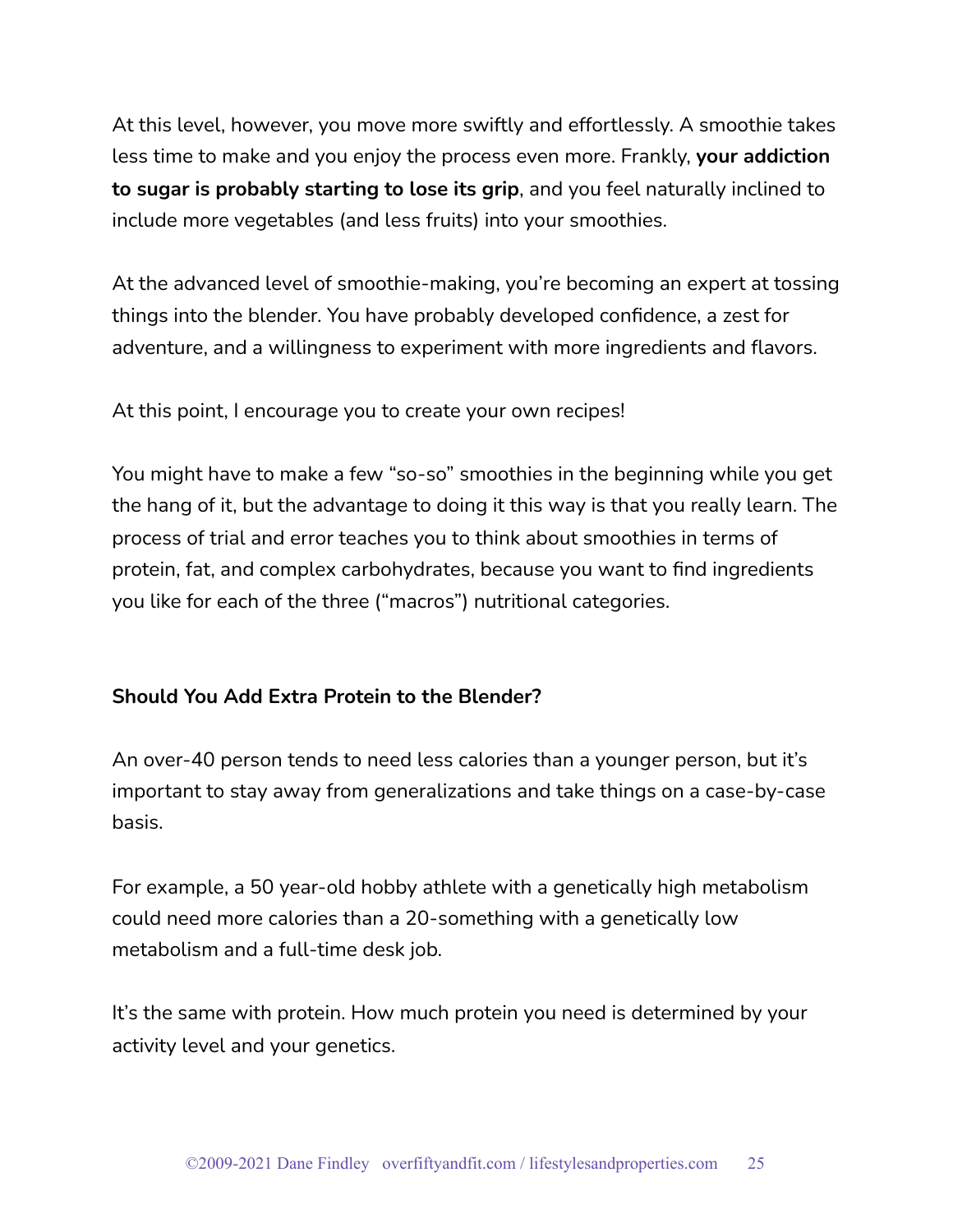Protein is a funny thing. Most people are less active than they think they are, and therefore need less protein than they think they do.

On the other hand, for hobby athletes who exercise strenuously and often, ample protein intake is an important part of recovery.

Adding quality protein to your smoothie is an easy way to strengthen and nourish your body (protein is needed in virtually every part of our body; our bones, skin, muscle – you name it – all need protein).

Excess protein creates inflammation (and some people also believe that excess protein converts to glucose), so it's important not to have too much. On the other hand, our bodies don't store protein the same way as they store fat, so it's important that we consume quality protein, daily, as part of a healthy diet.

The more physically active you are on a given day, the more important it is to pay attention to your intake of protein and a smoothie can be a great way to top-off your daily dose.

One option is to add a tablespoon (or so) of protein powder. I make my own unsweetened blend from whey (from pasture-raised cows or goats), hemp, sprouted rice powder, and bone broth powder.

#### **Brazil Nuts**

I often will drop 3 or 4 brazil nuts into the blender when making a big batch of smoothies for the week ahead. Brazil nuts have naturally occurring selenium – a nutrient that is difficult to find in food and that many people are deficient in.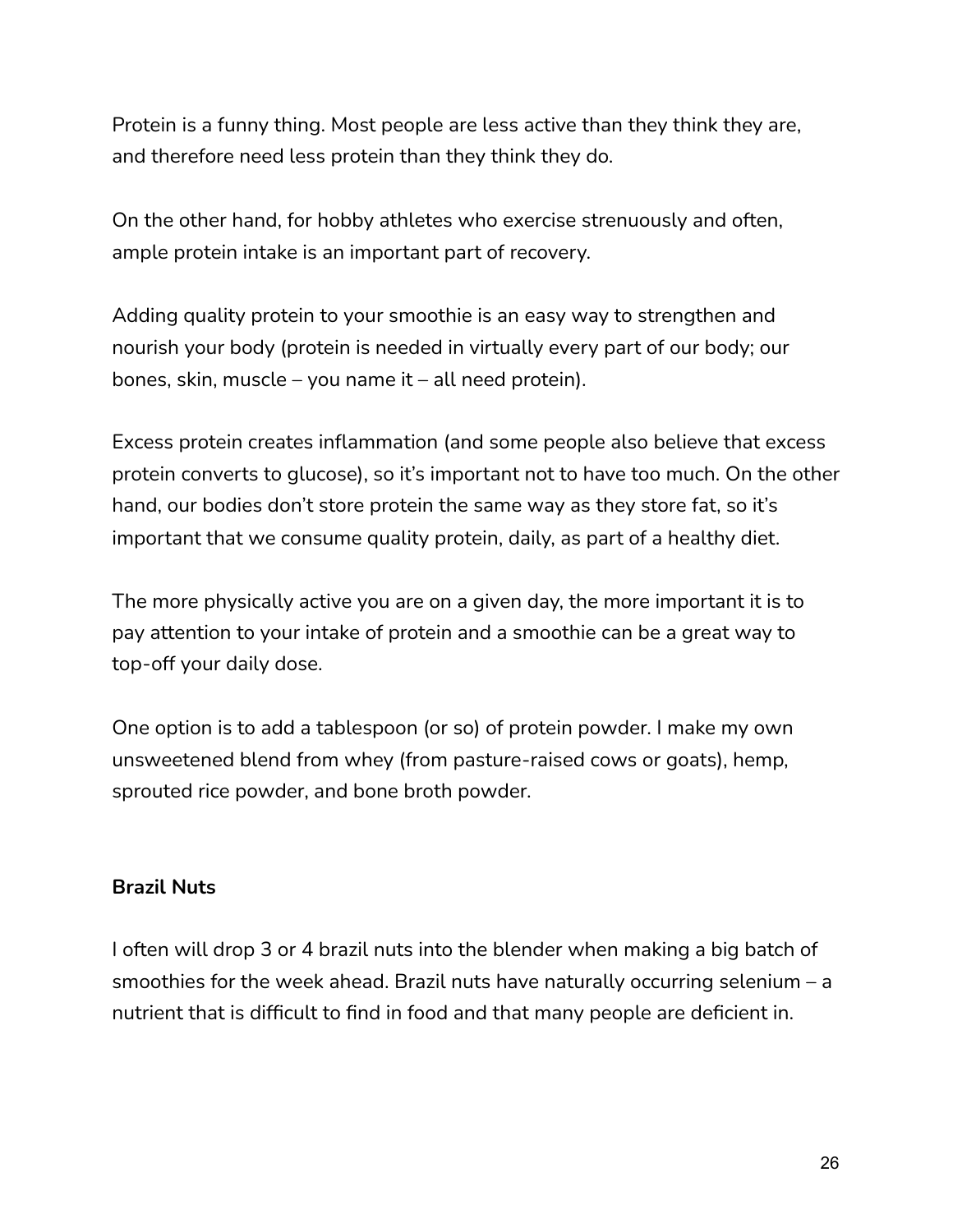## **Recipe #1: The Red Robin Level: Beginner**

This delectable smoothie is designed for the very beginner who, over the years, has become accustomed to the salty and sweet flavors of the standard modern diet. To help ease the beginner into the blender lifestyle, this first recipe has no green ingredients and is less alkalinizing. (For me now, as an advanced-level smoothie maker, this recipe is too sweet. But during my first year of smoothies, it was perfect.) *Serves: 1 person*

- 2/3 cup pomegranate juice
- 1 frozen banana
- 5 frozen strawberries
- 1/2 Tablespoon raw macadamia nut butter
- 1/2 Tablespoon coconut flour
- 1 teaspoon high-quality, pure whey protein powder
- 1/2 teaspoon real vanilla extract
- 3 generous dashes of cinnamon
- 3 ice cubes
- 1 Tablespoon of water

Optional: add a dash of sea salt.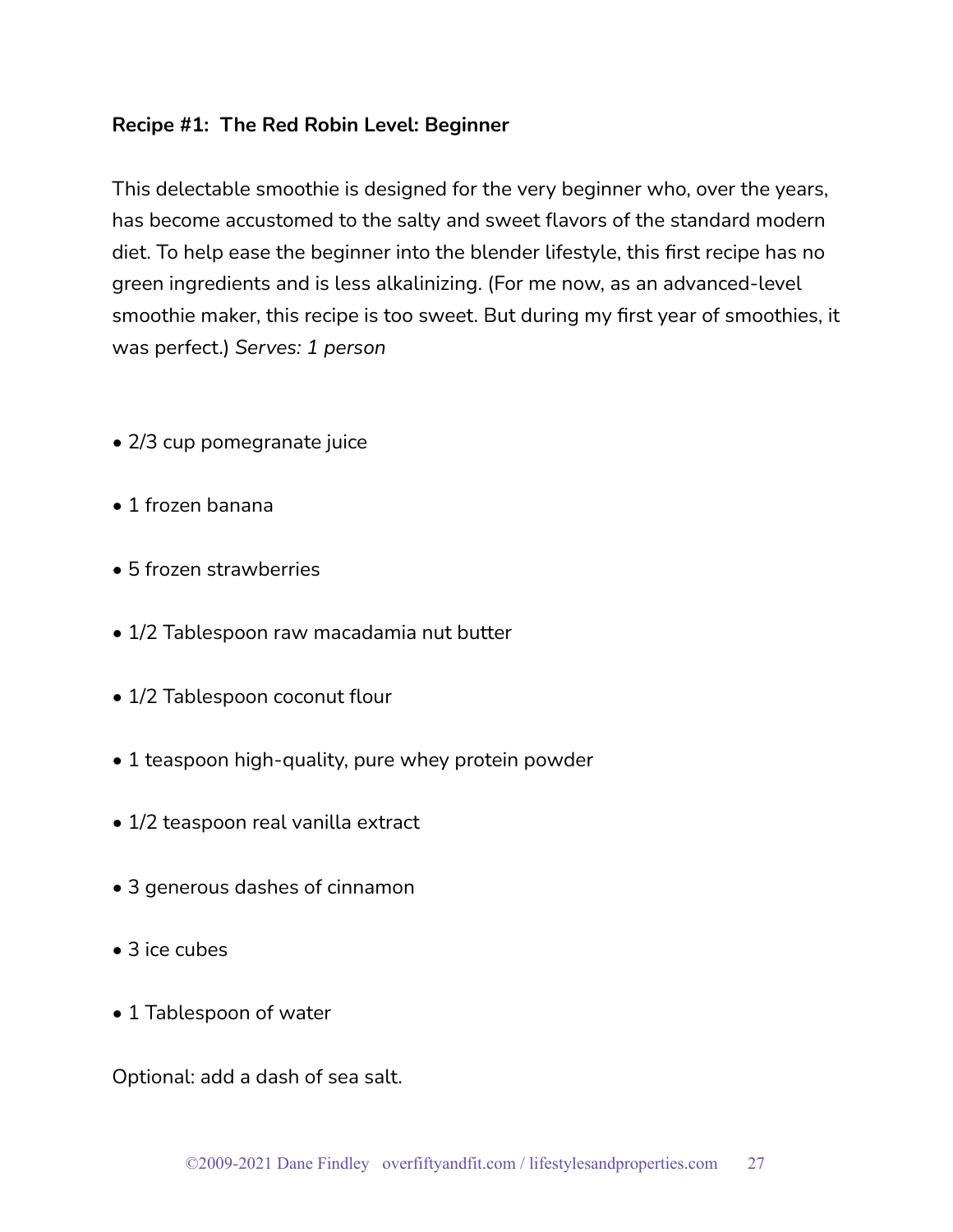# **Recipe #2: The Chai Choc-o-nut**

*Level: Beginner – Serves 1 person.*

This recipe begins to incorporate a bit of leafy greens, helping ease the beginner into increased green vegetable consumption. Tastes like a milkshake. Delicious!

- 3/4 cup earl grey tea (cold)
- 1/4 cup rice milk
- 8 raw hazelnuts
- 1 light dash of cardamom
- 2/3 cup green chard
- 1 frozen peeled banana
- 2 teaspoons raw chocolate cocoa powder
- 1 teaspoon coconut flour
- 1 Tablespoon of stevia-sweetened plant-based protein powder (soy-free)
- 1 teaspoon high-quality protein powder
- 4 ice cubes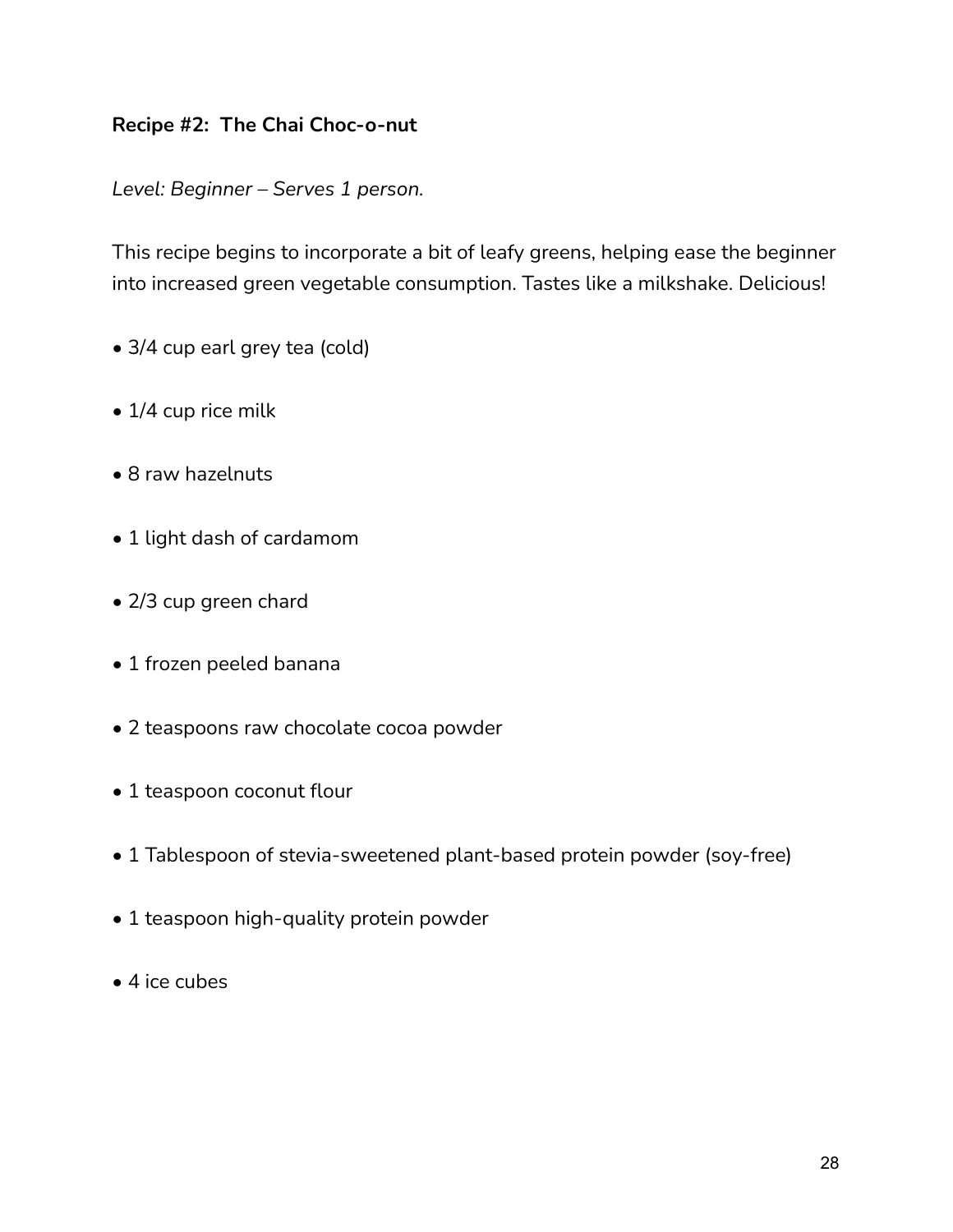## **Recipe #3: The Blue Beauty**

*Level: Beginner* – The sweetness of blueberries and apple vary by region and harvest, so if you enjoy more sweetness, feel free to add a drop or two of monk fruit extract to this sporty and refreshing smoothie. Serves: 1 person

- 1/2 cup water (for liquid base) and the also the juice of 1/2 fresh lemon
- 3/4 cup fresh cucumber chunks (peeled)
- 1/3 cup frozen broccoli
- 1 apple (cored)
- 1 cup frozen blueberries
- 1/4 cup raw pecans
- 1 prune
- 1 teaspoon high-quality protein powder
- 1 sprig of mint leaf
- 1 very small chunk of peeled ginger root
- 4 ice cubes
- 1 Tablespoon water (on top of ingredients, before blending, to prevent blender "freeze-ups")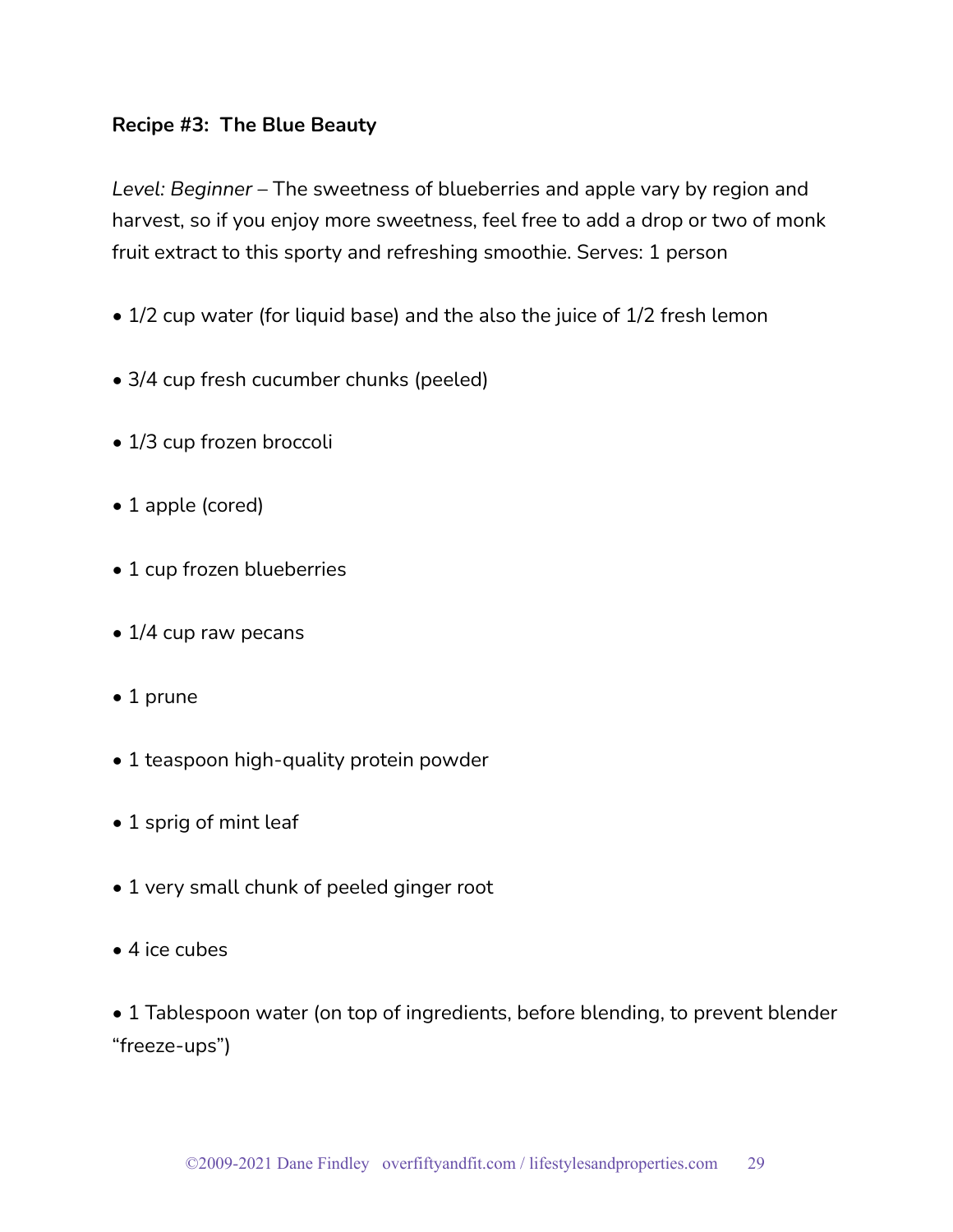# **Recipe #4: The Neon Lean-n-Green**

*Level: Intermediate – Serves 1 person –* Pre-soak the seeds in the liquid (in the blender) while you do other activities. This makes them easier to digest (no need to rinse the seeds, as they're already sprouted). Even a 10-minute presoak is helpful.

Soak in the blender; set aside:

- 2/3 cup water
- 1 teaspoon raw sprouted pumpkin seeds
- juice of 1/2 fresh lime

Later, add:

- 1 1/2 cups fresh spinach
- 1 cup frozen mango chunks
- 1/2 stalk of celery
- 1/2 cup fresh parsley
- 1 Tablespoon raw almond butter
- 1 Tablespoon of high-quality protein powder, and, 3 ice cubes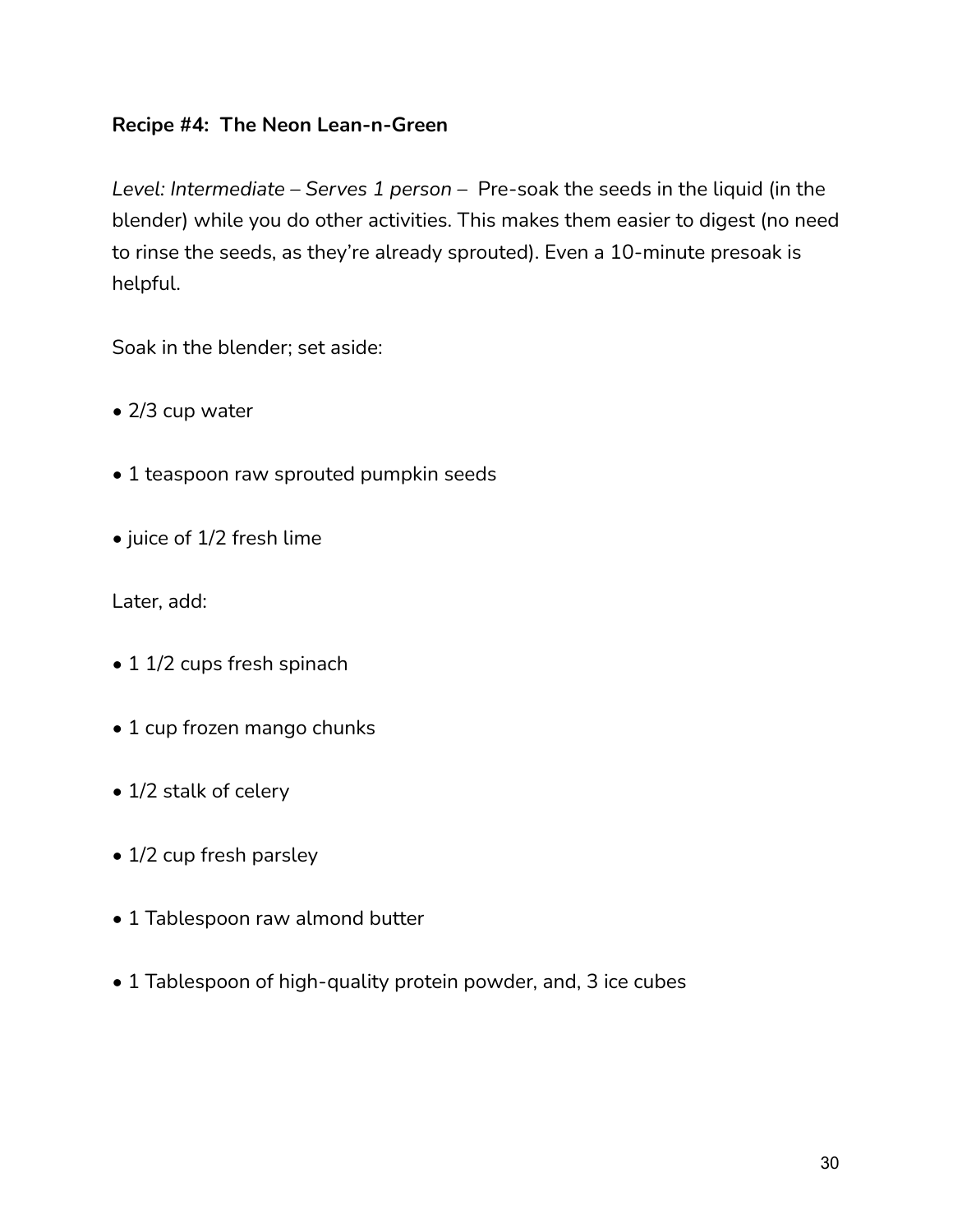## **Recipe #5: The Green Tropicale**

*Level: Intermediate* – Pre-soak the seeds in the liquid (in the blender) while you do other activities. This makes them easier to digest (I don't rinse chia seeds, because they're too small). Even a 10-minute presoak is helpful. Serves 1 person.

Soak in the blender; set aside:

- 3/4 cup coconut milk
- 1/2 teaspoon chia seeds
- 3 raw brazil nuts
- 1 light dash of tumeric

Later, add:

- 1 1/2 cups fresh kale
- 1 cup pineapple chunks (fresh or frozen, not canned)
- 1/4 cup fresh cilantro
- 1 Tablespoon of high-quality protein powder
- 2 Tablespoons water
- 3 ice cubes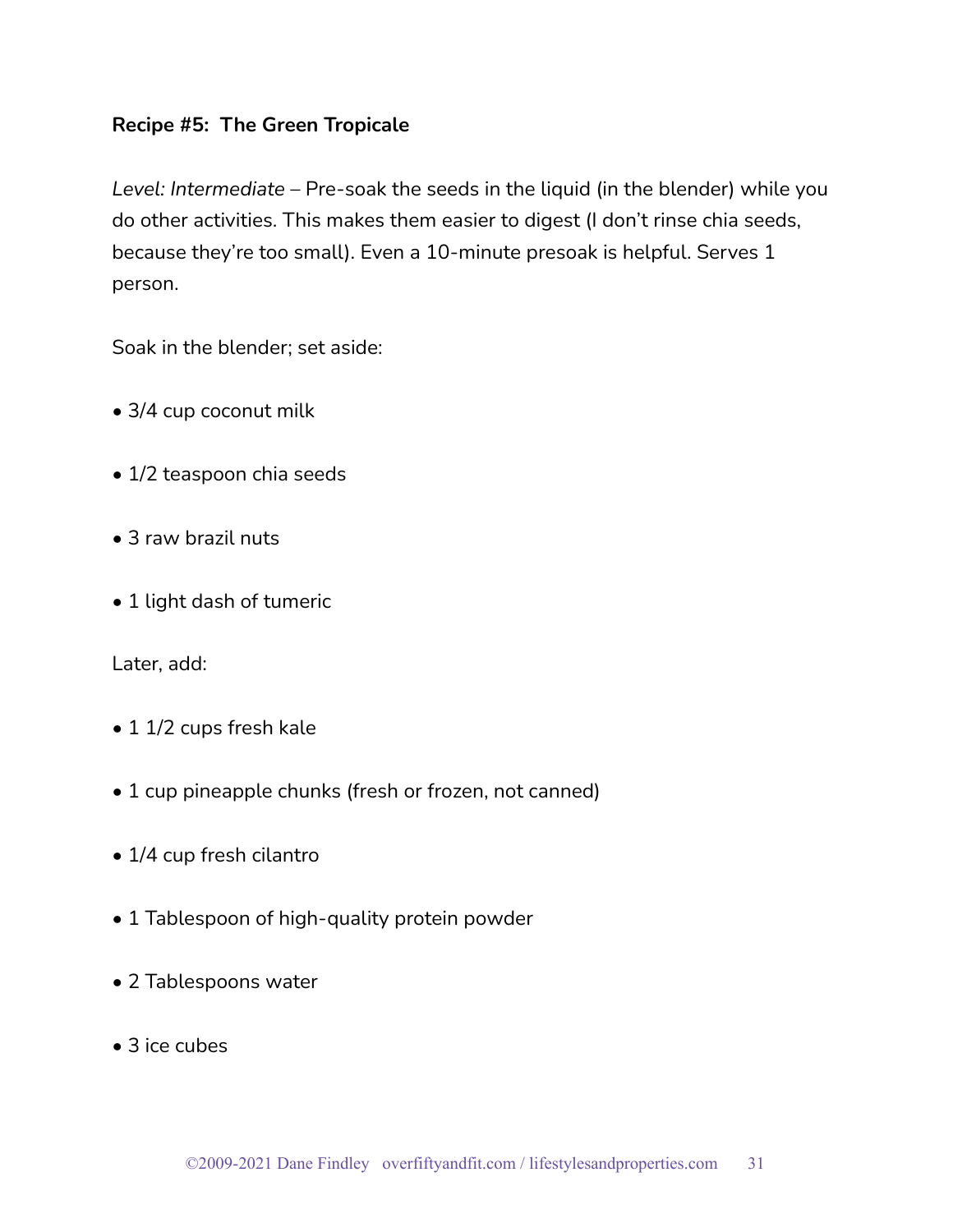# **Dane's Advanced-Level Green Smoothie**

As mentioned earlier, I meal prep my smoothies. Making a huge batch twice each week, which I store carefully in the refrigerator.

- I add water and a bit of lemon juice to the blender.
- Then I add several dashes of turmeric and a single dash of cayenne.
- I drop in 4 rinsed, raw brazil nuts
- I peel a large cucumber, chop it up, and toss it in.

Next, I carefully clean my greens and toss them in (blending as I go):

- 1 bunch of Cilantro
- $\bullet$   $\frac{1}{2}$  bunch of Italian Parsley
- Romaine
- $\bullet$  1 stalk Celery

I also add frozen:

- $\bullet$   $\frac{1}{2}$  cup Kale
- $\bullet\quad 1/2$  cup Spinach
- $\bullet$   $\frac{1}{2}$  cup Broccoli

If needed, I add (just enough) additional water to make blending possible (if you skipped ahead to this recipe, I strongly encourage you to go back and read the preceding pages first.)

When you store the individual smoothies in covered glasses in your refrigerator, you'll want to add a bit of water to each one before drinking (and stir with fork).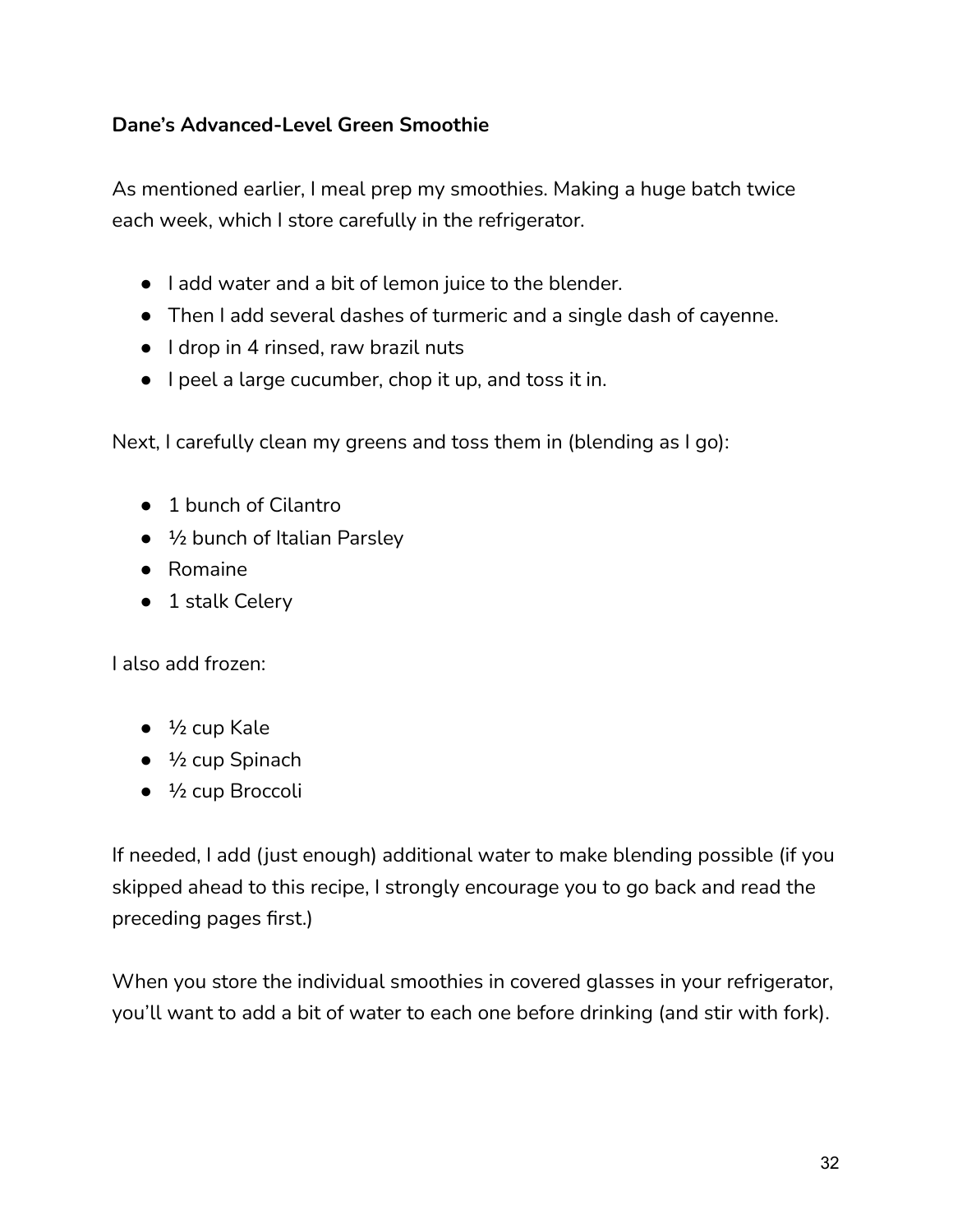In a way, all green smoothies are taking on the same fight – battling off the everyday toxins from daily environmental pollution, or processed and packaged foods.

Armed with antioxidants, chlorophyll, fiber, and ingredients that do *not* inspire inflammation within the body, a daily green smoothie can be a powerful weapon in the fight against premature aging.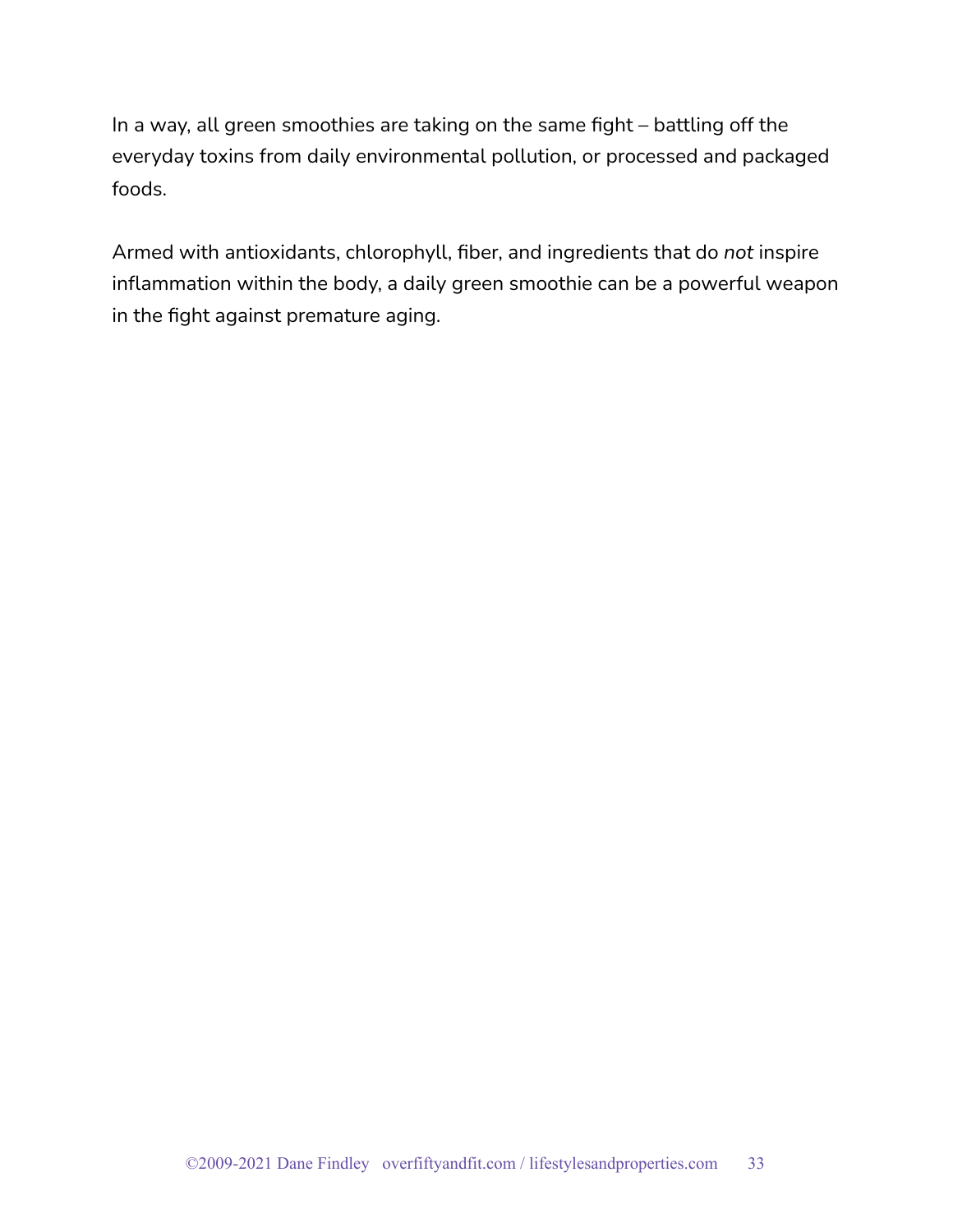# TRANSFORMATIVE ACTION STEPS

Ready to thrive? Now that you're feeling more organized and have started your new habit of having one green smoothie each day, these remaining action steps should help take you further into profound wellness:

# **1. Engage the Principles of Manifestation**

*Core Concept:* use visualization more often.

*Action Step:* sit down for 5 minutes and picture in your mind a healthier version of yourself. Imagine not only what you will look like, but what it will feel like.

# **2. Craft a Healthy Template**

*Core Concept:* start with a blank slate.

*Action Step:* print up a **[one-page](https://www.101planners.com/blank-weekly-calendar/) calendar week** to use for designing your ideal healthy week.

# **3. Walk Yourself Well**

*Core Concept:* walking reorganizes the body.

*Action Steps:* go for a long walk, then return home, block out a one-hour time slot on the weekly calendar template, and title it "Walk."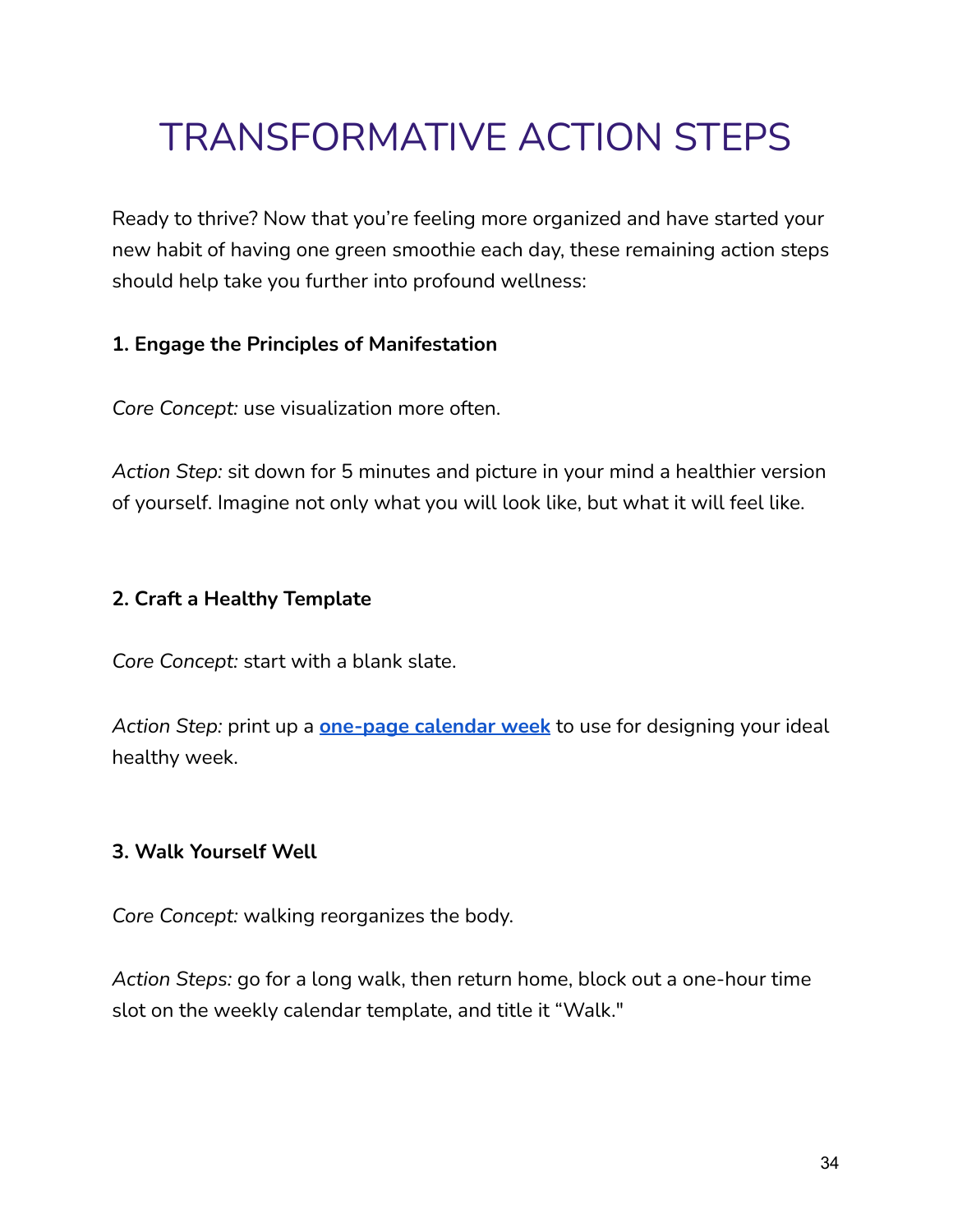# **4. Do Mind Tricks**

*Core Concept:* a prevention mindset makes all the difference.

*Action Steps:* Decide how important a role *good health* would play in what you'd like to achieve over the next 10 years. Write down your thoughts on this.

#### **5. Check Your Own Eyes for Clues**

*Core Concept:* there are fast ways to determine which foods your body likes best.

*Action Steps:* be more curious about your body's subtle responses. Ascertain your energy levels after you eat; upon waking in the morning, evaluate your tongue and your eyes. Is your tongue yeasty? Your eyes bleary? Your face puffy? Is your digestion gassy?

#### **6. Take a Holistic Approach**

*Core Concept:* lasting success is achieved in incremental stages.

*Action Step:* begin to witness yourself more objectively throughout the day, noticing more clearly how and when you move, sit, breathe, eat and, especially, witness your own thoughts and feelings as they occur.

#### **7. Build Your Wellness Team**

*Core Concept:* people either enhance your energy or they drain it.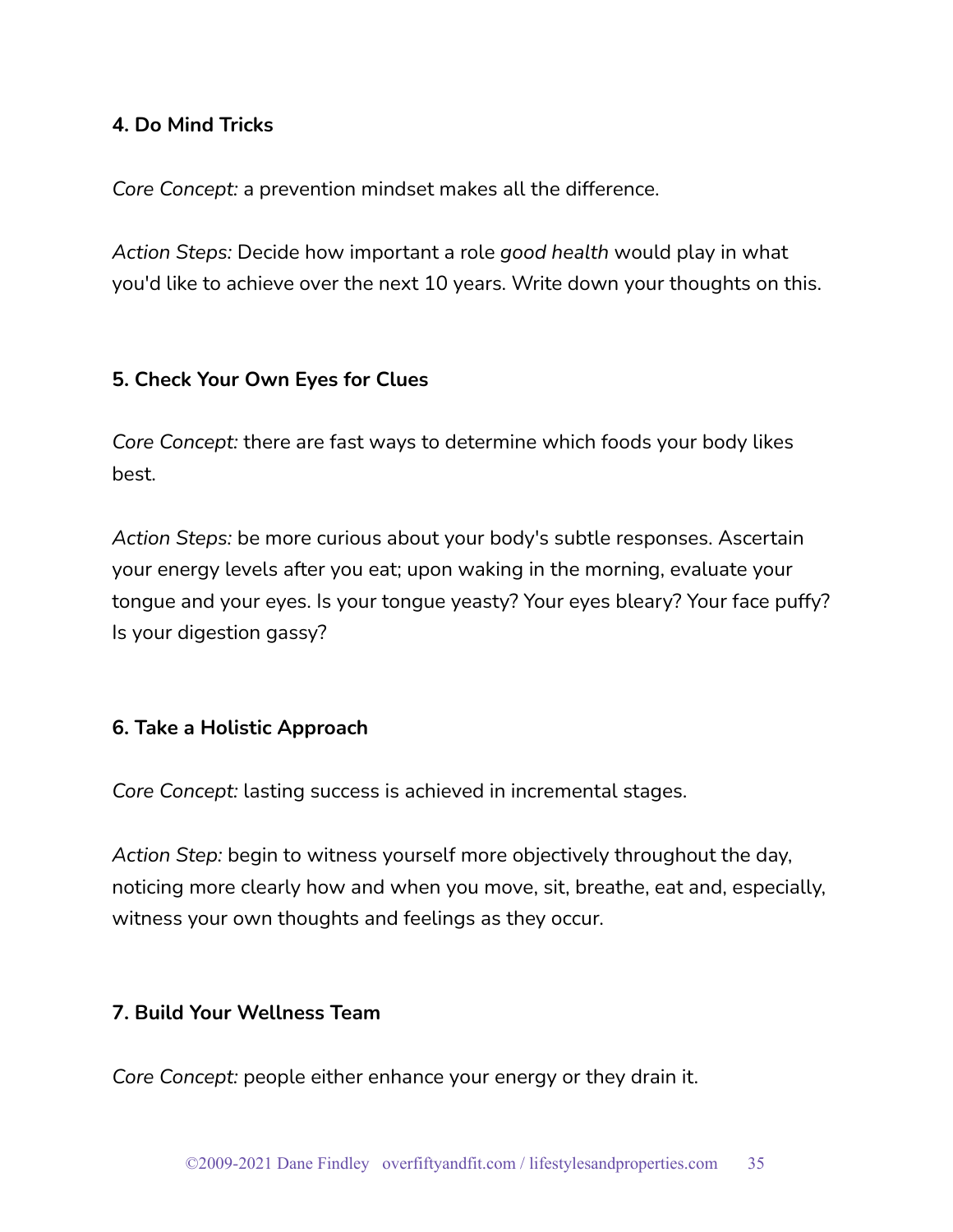*Action Steps:* express gratitude to a person who enhances your energy; reflect on who in your life supports and encourages your increased desire for wellness.

# **8. See Solutions**

*Core Concept:* habitual, negative feelings can create malaise and even illness; the way out of a negative feeling is a positive thought followed by action.

*Action Steps:* begin training your mind to be solution-oriented (this could put your wellness journey into warp-drive); when you encounter a problem or challenge, immediately imagine that the solution already exists.

#### **9. Build Your Happiness Momentum**

*Core Concept:* exercise is self-perpetuating.

*Action Steps:* pause and do a self-inventory directly before you exercise. Observe your mood, how your body feels, and listen to your thoughts about the impending workout.

Post-workout, do another inventory – take special note of any differences between how you feel after (compared to how you felt before).

# **10. Understand Normal Health vs. Optimal Health**

*Core Concept:* there's a different lens through which one can evaluate lab results from a yearly physical.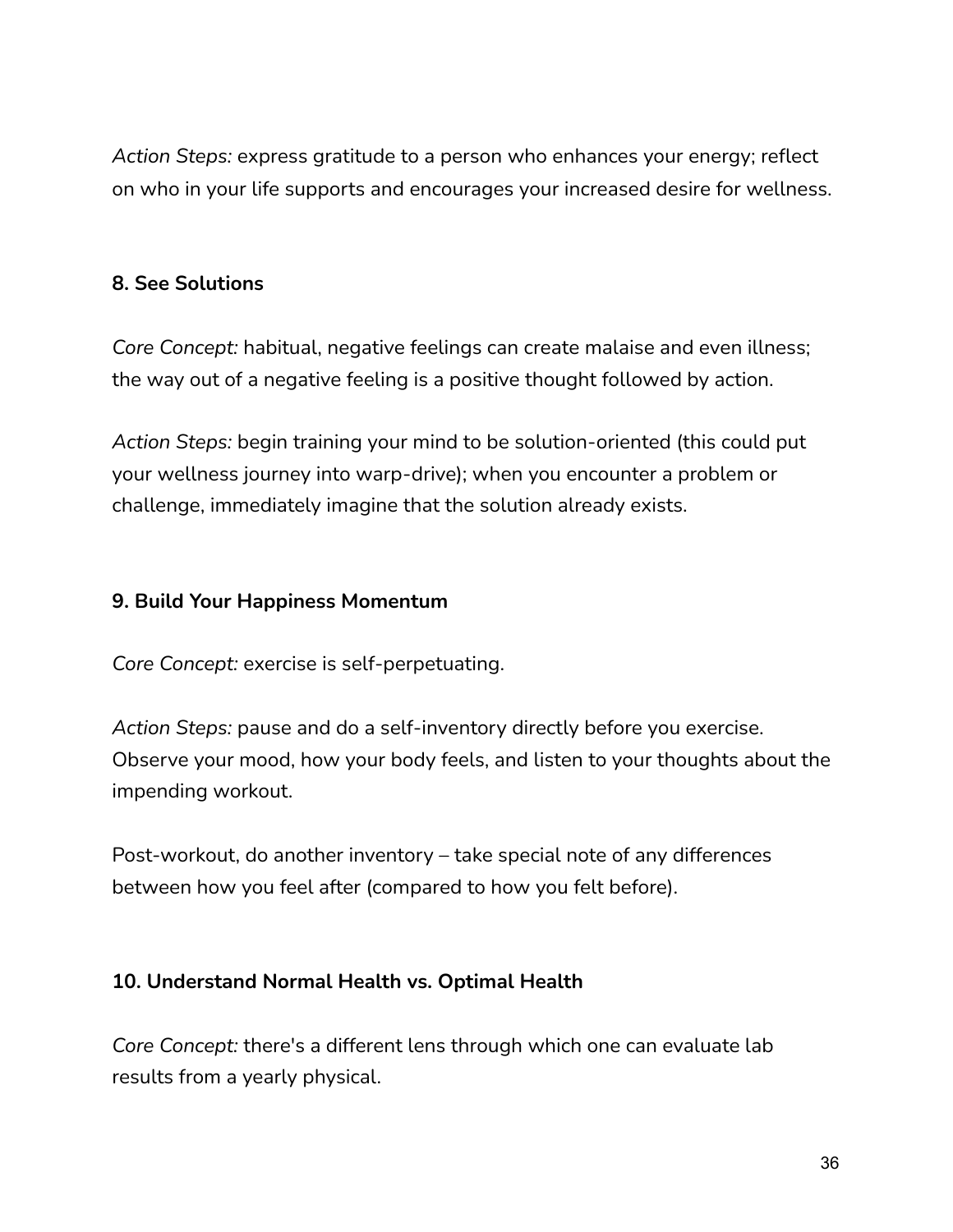*Action Steps:* decide if you want to be generally healthy based on the averages within your current culture, or if you want to be optimally healthy based on your own dreams and goals. Schedule a physical with your doctor if it has been over a year since your last visit.

# **11. Rise Above the Times**

*Core concept:* you are influenced by the time and place in which you live, in ways you might not even realize.

*Action Step:* notice which of the daily habits and automatic behaviors you engage in are inspired by what truly serves you, and which are "standing operating procedure" within our culture.

# **12. Know the Full Circle of Wellness**

*Core concept:* to get healthier as you get older, each week needs to include cross-functional exercise, excellent food choices, and daily habits of stress reduction.

*Action Step:* notice when your environment seems to be making good self-care especially difficult or, alternatively, when it's you who gets in your own way.

# **13. Appreciate the Hardest Part of Being Healthy**

*Core concept:* the actual acts of exercising and eating-right get easier with time, it's the preparation that is often most difficult.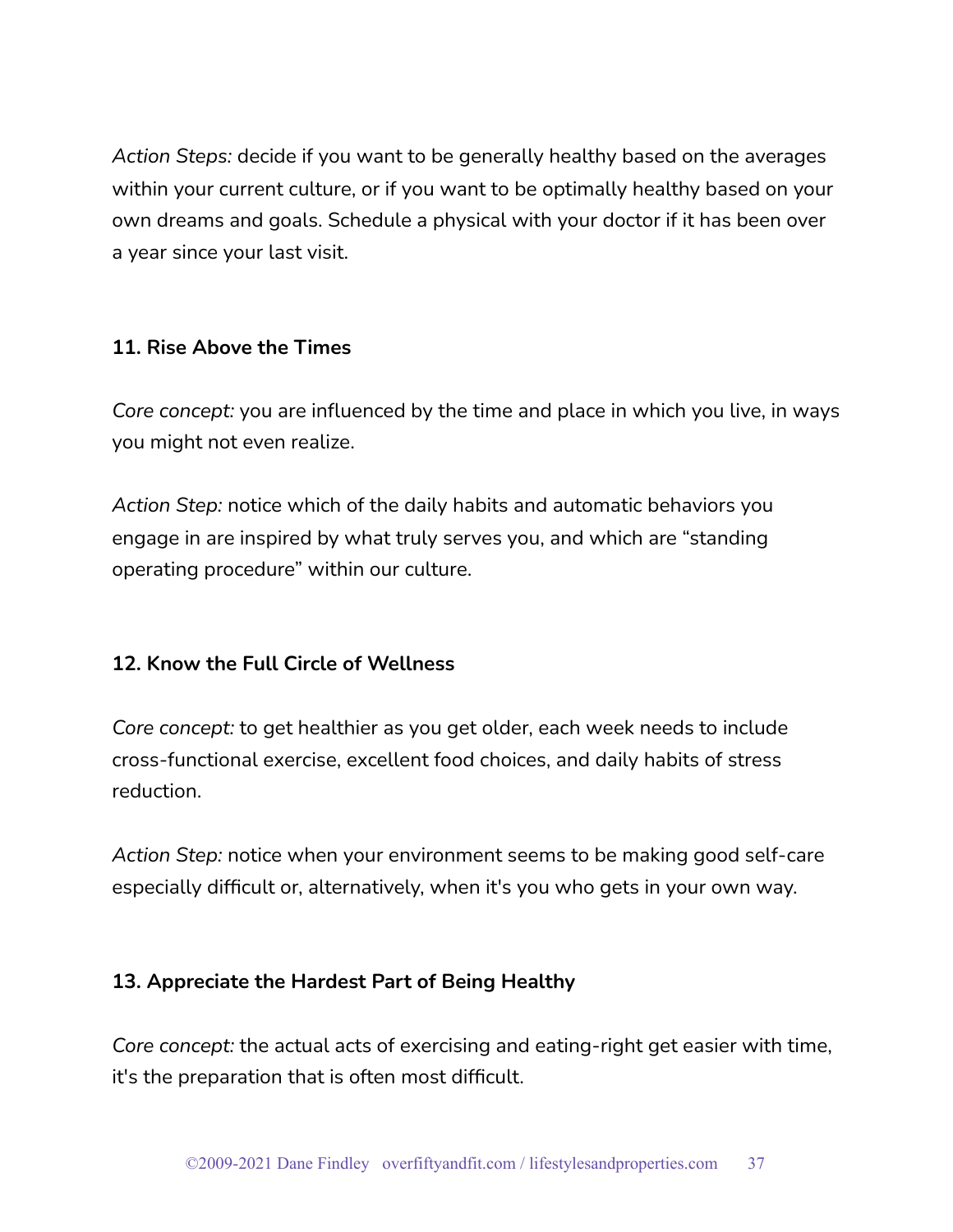*Action steps:* look for moments in your day when better planning and preparation could have produced a more desirable outcome; determine in what specific ways preparation can help you exercise more and eat better.

# **14. Make an Impact**

*Core concept:* the degree to which you enjoy excellent health correlates with your ability to make a positive difference in the world.

*Action steps:* Reconnect with your reasons for wanting to be even healthier than you are now; notice if when you feel stronger and have more energy, the world (and the people you love) are also benefitted.

# **15. Get Brutally Honest with Yourself about Vegetables**

*Core concept:* vegetables are a real game-changer; generally, an increase in vegetable intake correlates with improved health.

*Action step:* track your average daily vegetable intake -- be brutally honest about it.

# **16. Appreciate that Wellness is a Daily Process**

*Core concept:* shame is counterproductive; setbacks are a natural and healthy part of the self-improvement process.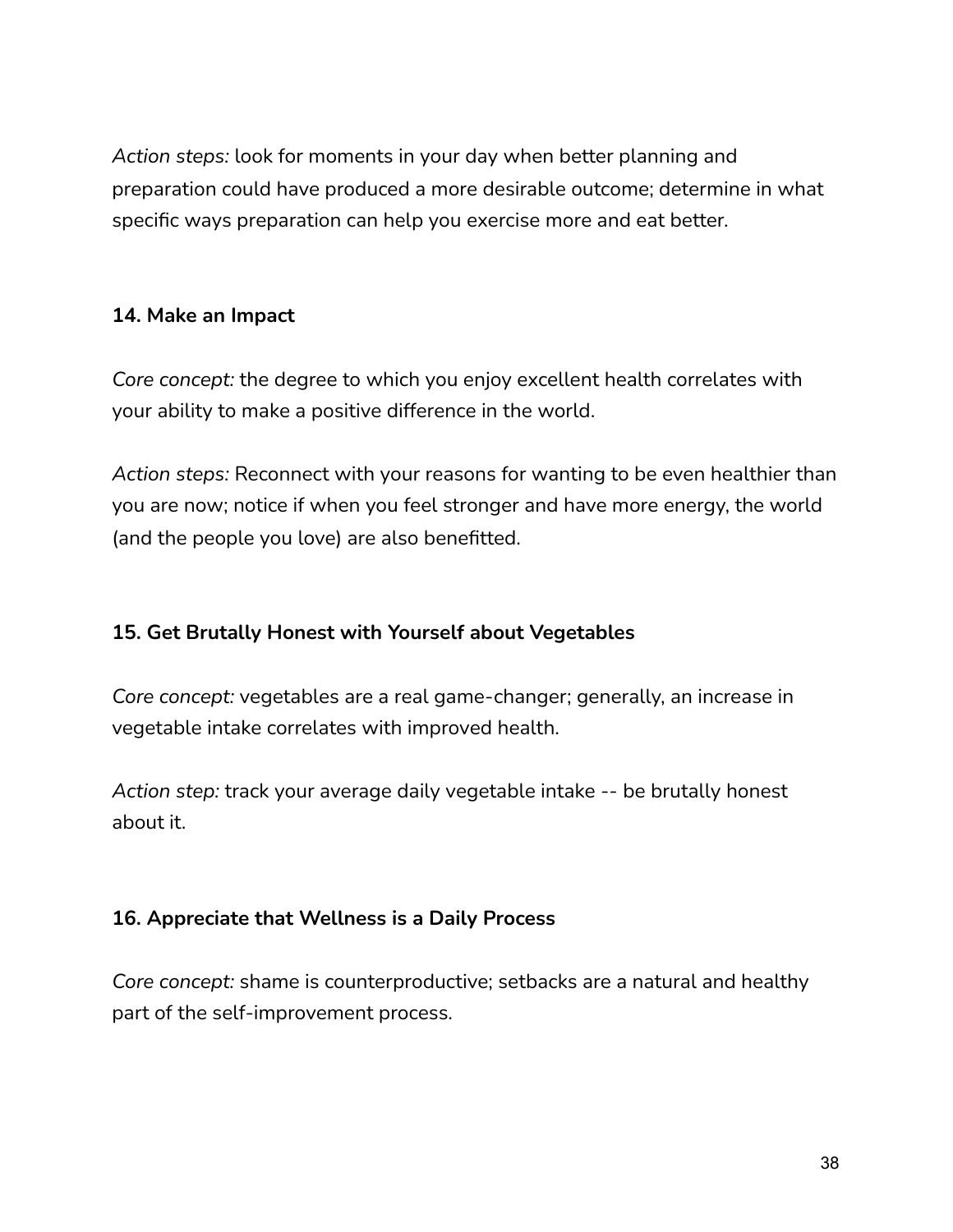*Action step:* engage your sense of humor during those "stumbling" moments. Lean on the visualization technique of picturing yourself clearly in your own mind as an even-healthier you; gently guide your attention and energy back to what's working well about your daily life and – most importantly – allow yourself to delight in the progress you have made!

# **17. Sleep More Deeply**

*Core Concept:* excellent sleep makes excellent health possible.

*Action Step:* do one thing to help improve your **[average](https://overfiftyandfit.com/posture-weight-factors/) night's sleep**.

# **18. Wake Up Leaner**

*Core Concept:* paying closer attention to what you eat and drink after 4pm is a pivotal step toward improving your own health -- grains and flour seem to be particularly problematic for many people.

*Action Step:* experiment with **[healthier](https://overfiftyandfit.com/health-protocols/) recipes**.

# **19. Know the Stages of Change**

*Core Concept:* when people are able to acquire new good habits, it's because they have moved through the **five stages of [permanent](https://overfiftyandfit.com/personal-productivity/) change** – usually without realizing it.

*Action Step:* pick a small, new habit you'd especially like to build into your weekly life.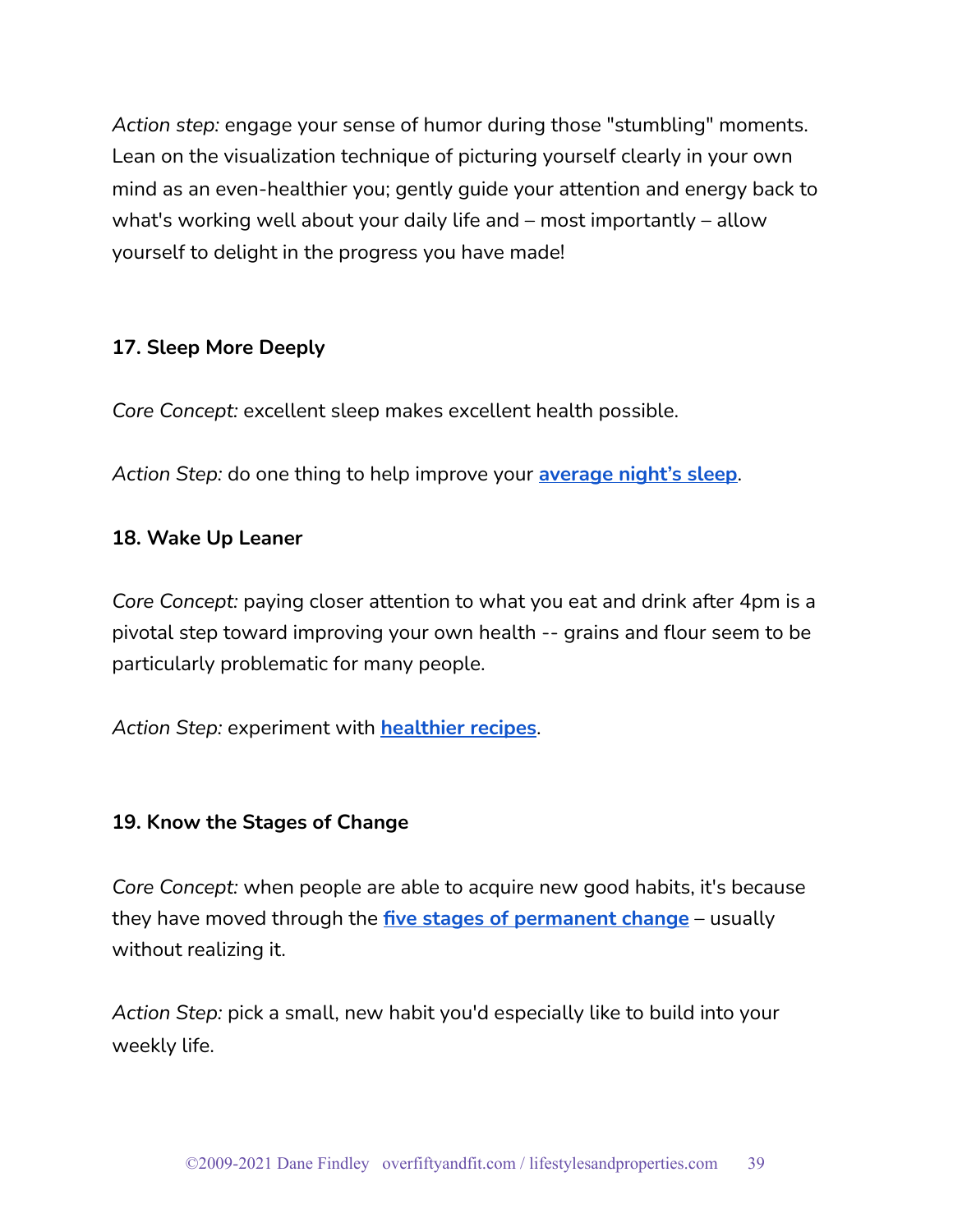# **20. Prepare, Prepare, Prepare**

*Core Concept:* preparation = success. Ironically, by planning ahead for self-sabotage, you can avoid it.

*Action Step:* pick another small new habit that you'd very much like to build into your daily lifestyle. Next, write down your answers to this question: *"If I were to get in my own way, how would I do it?"*

# **21. Become a Cross-Trainer**

*Core Concept:* most people focus chiefly on one form of exercise, which hinders results.

*Action Step:* in addition to *"Walk"* on your weekly calendar of standing appointments, now also add *"[Mobility](https://overfiftyandfit.com/mobility-maneuvers-joints-supple/) Training."*

# **22. Create More Time for Self-Care**

*Core Concept:* your new calendar can reflect your healthier lifestyle.

*Action Step:* add one hour each (to your weekly template) for *"Cardio"* and *"Strength Training."*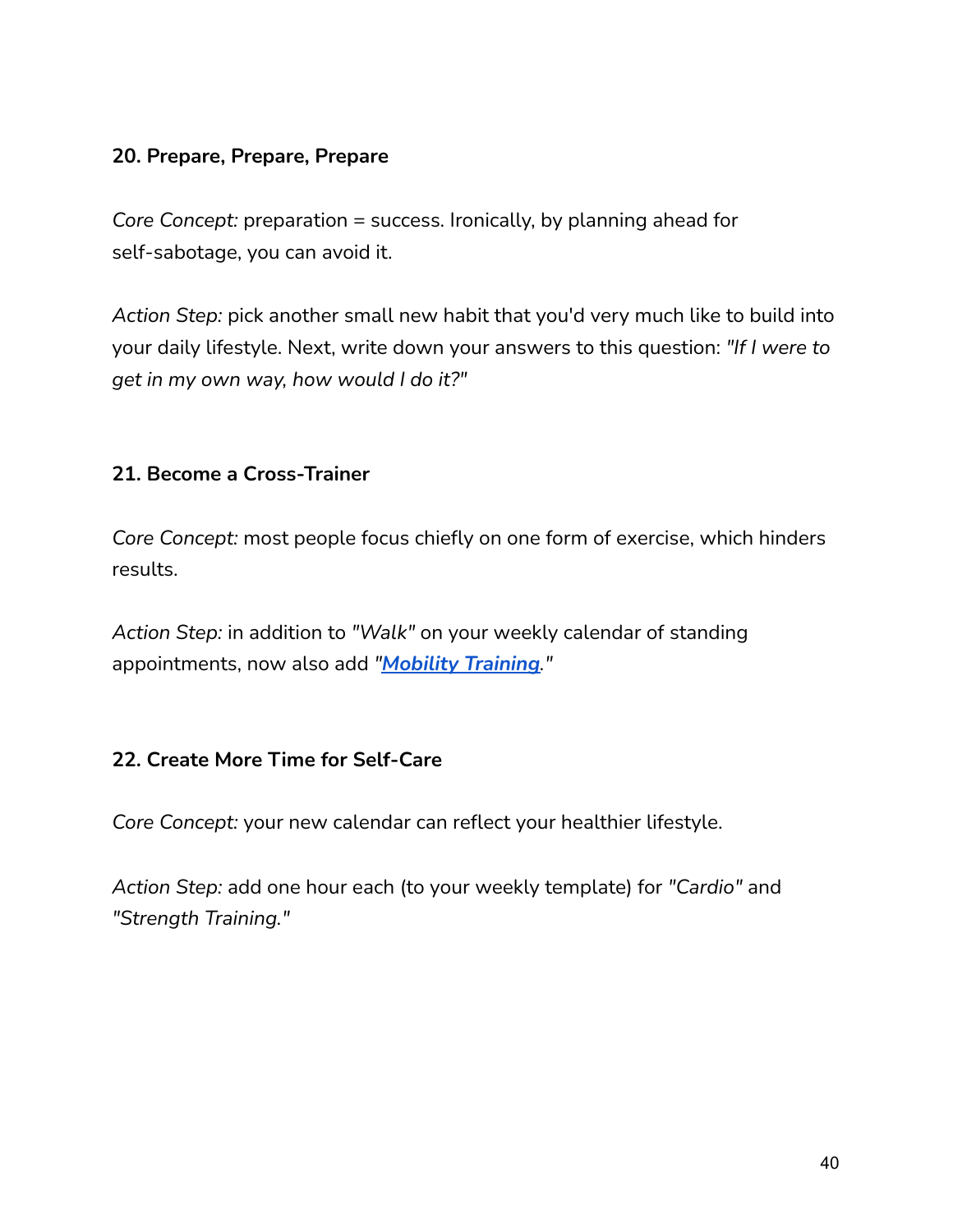#### **23. Design Your Perfect Week**

*Core Concept:* you don't have to let life just "happen" to you. Everybody is given 168 hours each week – you have choices as to how you fill those hours!

*Action Step:* leverage your leisure time! Write down a small number of activities that bring you the most happiness, then add one of them to your calendar. This means you now have five standing appointments on your new weekly calendar template (including one happiness activity with family or friends).

#### **24. Decide What Perfect Health Is to You**

*Core Concept:* Each person defines excellent health differently. For some, excellent health means the absence of disease. For others, being disease-free – while satisfactory – is merely a foundation from which to build to the next level.

*Action Step:* determine what true health means to you personally. How will you know when you're optimally healthy? Be as specific in your answer as possible.

#### **25. See Time Differently**

*Core Concept:* when you look at your time objectively, you're better able to prioritize your core competencies.

*Action Step:* **track how you [spend](https://lauravanderkam.com/manage-your-time/) your time** during an average day.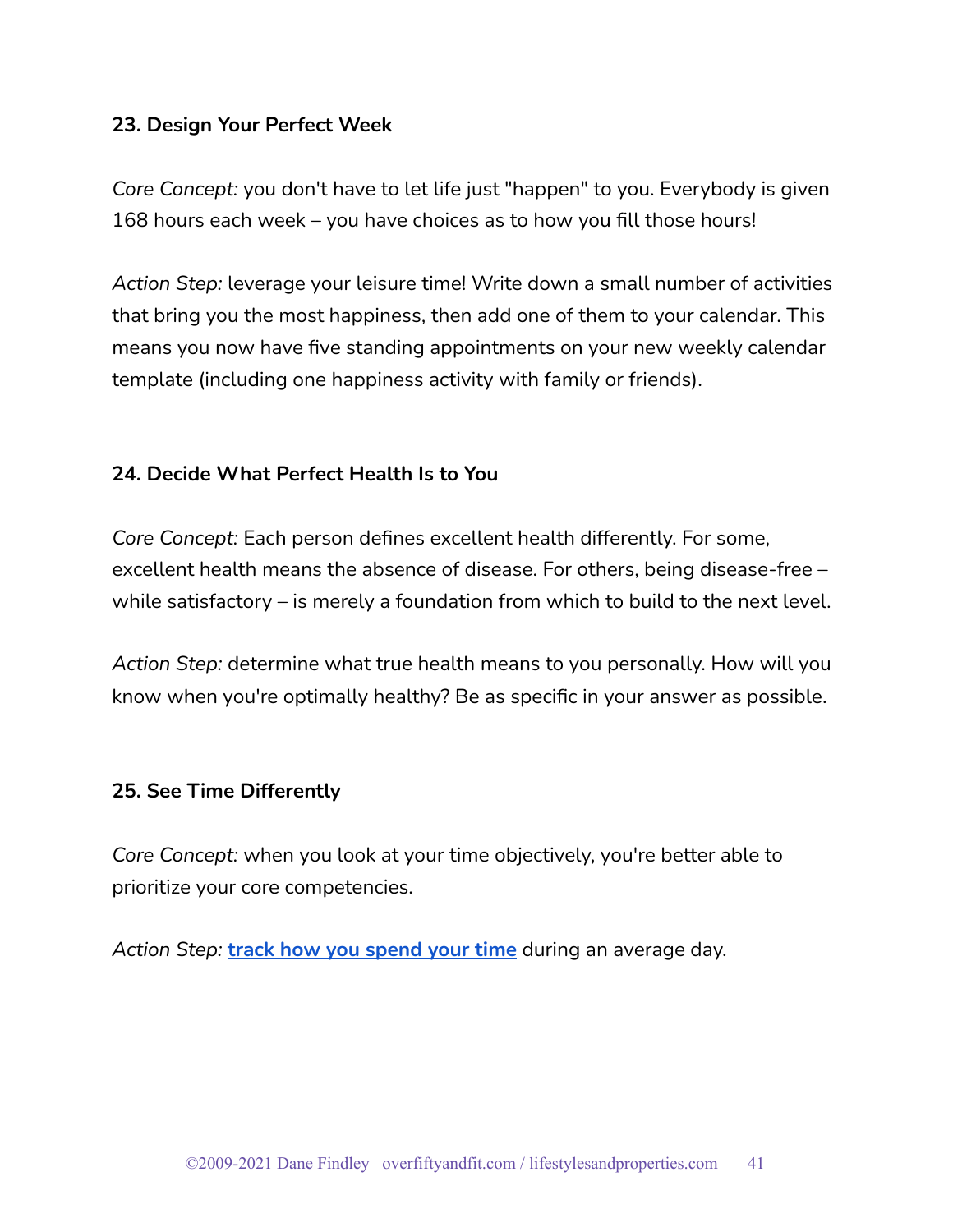# **26. Discover Intentional Breathing**

*Core Concept:* stress is the same thing as aging.

*Action Step:* try **simple [breathing](https://overfiftyandfit.com/calm-nervous-system/) exercise** provided.

# **27. Heal Your Feet**

*Core concept:* Healthy feet are the foundation of your body's musculature and central nervous system.

*Action steps:* experiment with changing the positioning – and body weight distribution – of your feet as you walk, stand, and sit. Moisturize your feet every night before bed.

# **28. Sort your Supps**

*Core concept:* food-based nutritional supplements can be a good idea to fill in the missing gaps of your daily diet (your medical doctor or naturopath can help you fine-tune your supplementation regimen).

*Action step:* get yourself organized around your supps; decide how they, and **[the](https://overfiftyandfit.com/supplements/) [process](https://overfiftyandfit.com/supplements/)**, can be improved.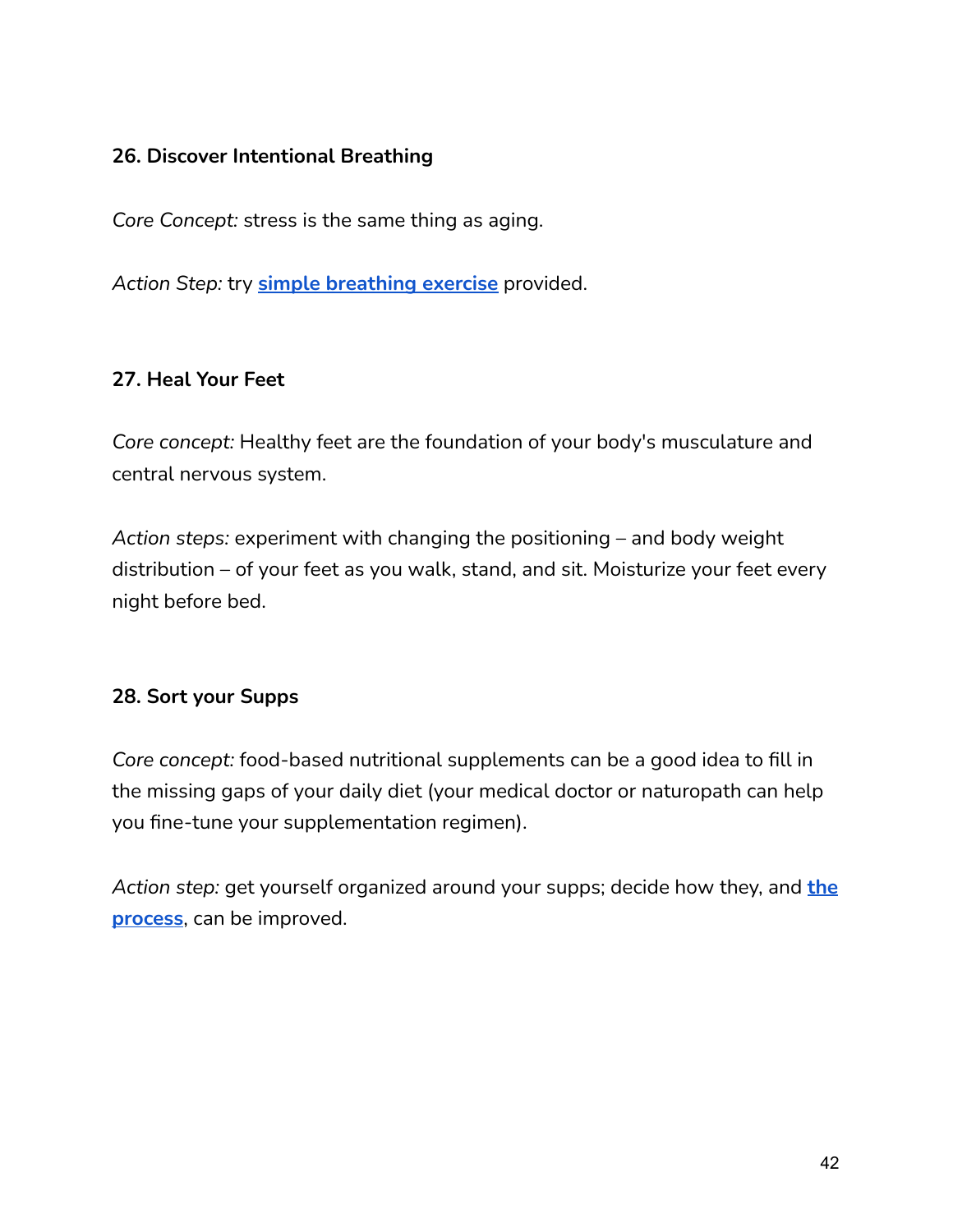#### **29. Know the Poop on Poop**

*Core Concept:* daily elimination can be a key aspect of excellent health; use fiber and hydration (instead of caffeine) to inspire regularity.

*Action Steps:* experiment with increasing your daily intake of water and dietary fiber (especially vegetables) to determine if it improves your elimination.

Verify your ideal water intake using an **online water [calculator](https://www.hydrationforhealth.com/en/hydration-tools/hydration-calculator/)** and then carefully **track how [much](https://www.101planners.com/water-intake-tracker/)** you drink on a typical day.

#### **30. Look How You Feel**

*Core Concept:* taking care of your skin is more than just cosmetic. Skin is a vital organ and its care and maintenance is important.

*Action Step:* moisturize the sensitive tissues of your face – and especially your neck – immediately after waking in the morning (even if you're just going to shower it off an hour-or-so later).

#### **31. See Sugar Differently**

*Core Concept:* reducing your daily intake of sugar will help you to experience one of the most positive changes possible to your long-term health.

*Action Step:* increase your daily awareness about the amount of carbs – both simple and complex – that you typically consume.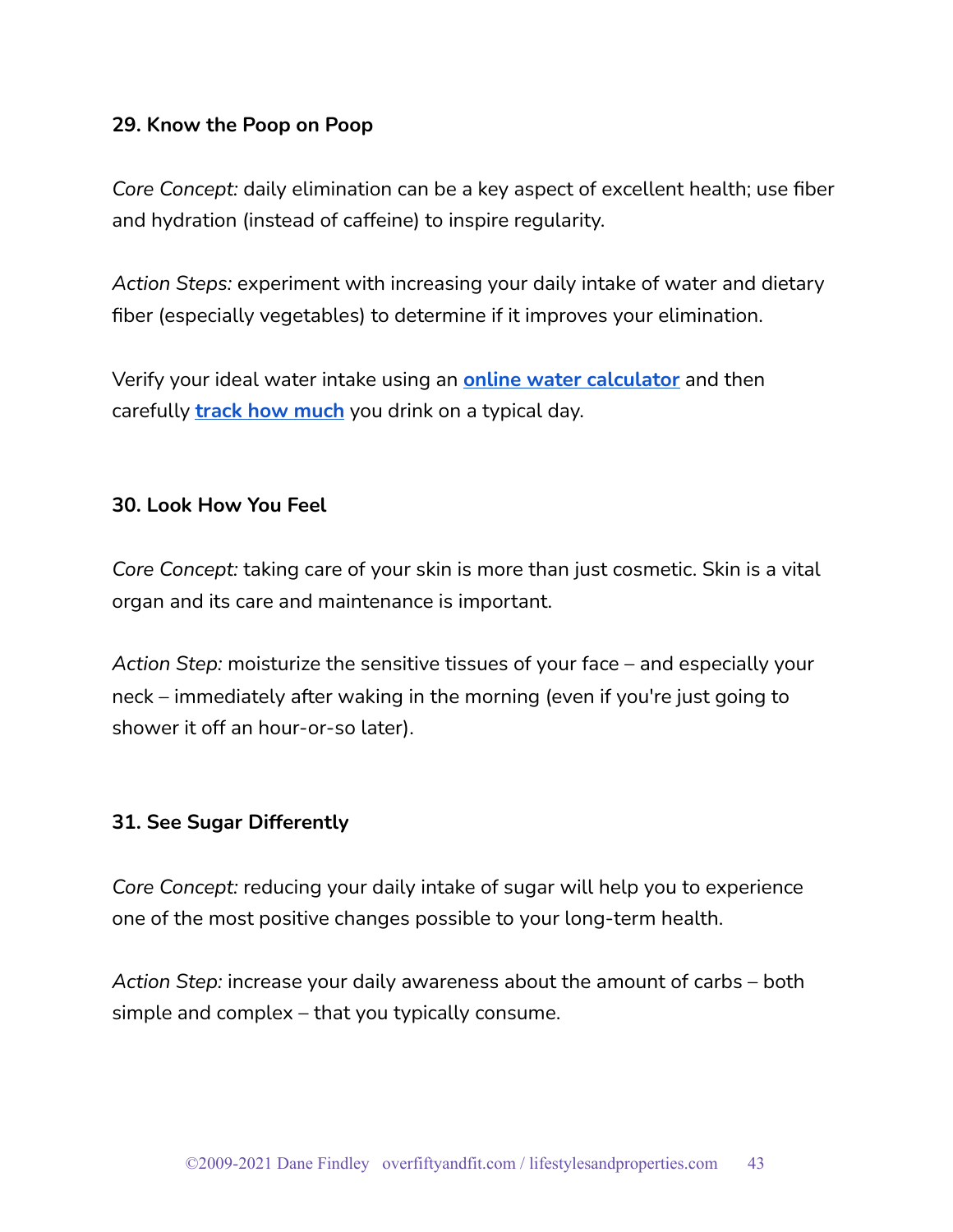# **32. Find Kooky Ways to Metabolize Daily Anxiety**

The journey of personal improvement is, ultimately, a journey of continually finding better ways to manage anxiety.

An actualized life is merely a series of finding clever, tailored ways to manage anxiety even better. (For example, replacing those nightly, post-dinner, 2 glasses of wine with an outdoor walk.) Your own solutions can be unique to you. (It helps to have a sense of humor about it. Be relentless in your experimentation and keep working on yourself.)

# **33. Forgive**

It's possible that someone in your past did not listen to you carefully or make enough of an effort to understand you clearly. Maybe they were self-absorbed, lacked insight, or didn't do the best for you that they could have (given their own innate potential).

Well, that sucks.

But forgive them anyway.

Negative loops of painful memories are extremely unproductive and can impair mental and physical health. Forgive those who you felt harmed by.

If you're not able to heal the relationship, then release that person (if you're over the age of 18, then incompatible people no longer have to be a regular part of your personal life). But, release them with love.